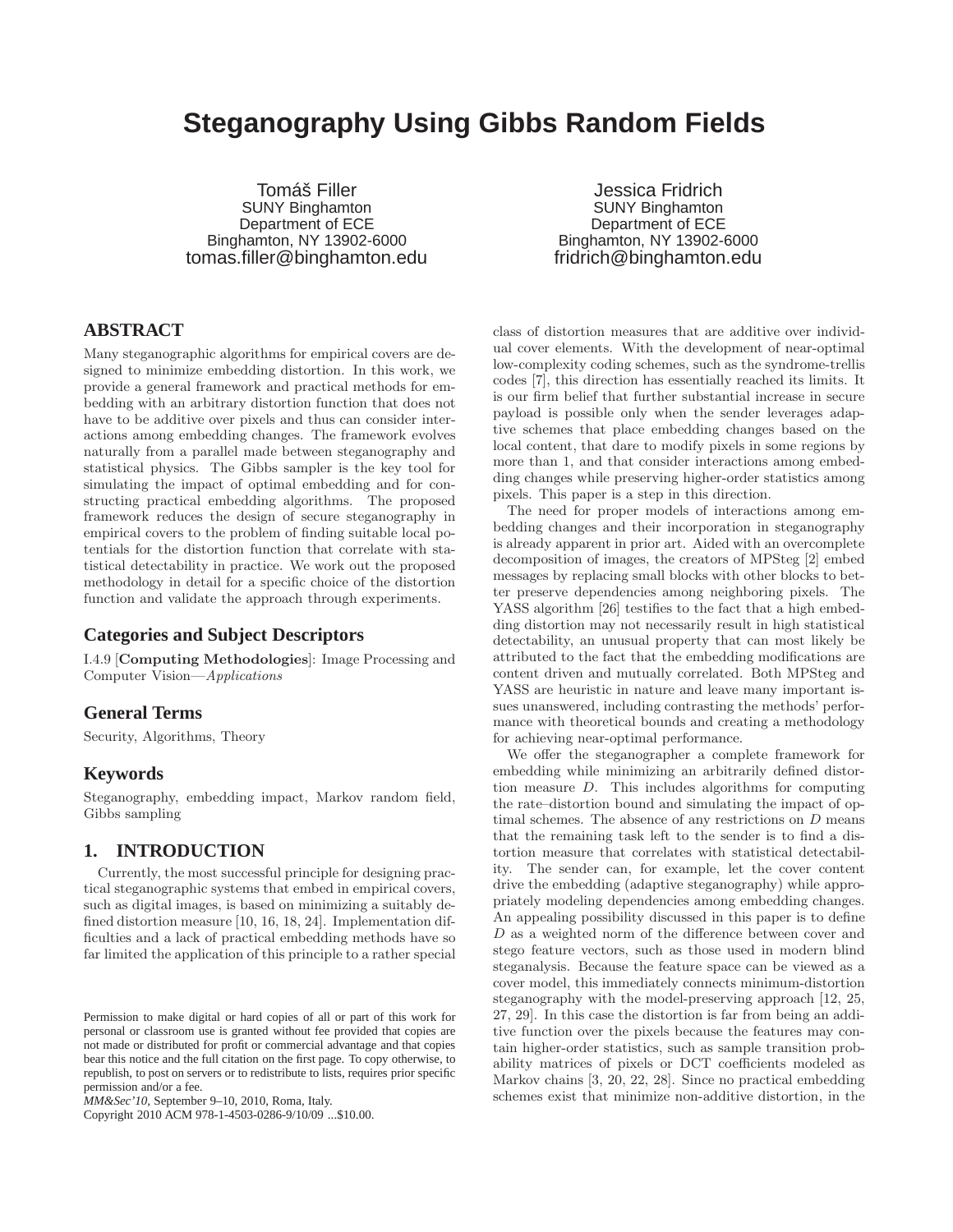past authors worked with its additive approximation and applied a model-correction step [17, 21]. The framework proposed here allows us to evaluate the loss introduced by such approximations and it offers other more effective and theoretically well-founded options to the steganographer.

In Section 2, we show that a steganographic method that minimizes embedding distortion must make embedding changes that follow a particular form of Gibbs distribution. Here, we also establish terminology and make connections between steganography and statistical physics. In Section 3, we introduce the so-called separation principle, which includes several distinct tasks that must be addressed when developing a practical steganographic method designed to minimize distortion. In the special case when the embedding distortion can be expressed as a sum of distortions at individual pixels, the design of near-optimal embedding algorithms has been successfully resolved in the past and is summarized in Section 3.1. Continuing with the case of a general distortion function, in Section 4 we describe a useful tool for steganographers – the Gibbs sampler, which can be used to simulate the impact of optimal embedding, compute the rate– distortion bound, and construct practical steganographic schemes (in Sections 5 and 6). Construction of practical embedding algorithms begins in Section 5, where we study distortion functions that can be written as a sum of local potentials defined on cliques. At the same time, we make a connection between the potentials and image models used in blind steganalysis. In Section 6, we discuss various options the new framework offers to the steganographer, describe a specific embedding algorithm, and compare its performance with selected prior art on two image databases. Finally, the paper is concluded in Section 8.

This paper is a workshop version of a journal submission [5]. The main difference between these two versions is a more extensive experimental validation of the approach by including results from different image databases, comparison of simulated embedding with a larger amplitude, and an experiment with a distortion-limited sender. Since this version is more oriented towards practical embedding schemes, some results, such as the computing the rate–distortion bounds, were omitted.

#### **2. OPTIMALITY OF GIBBS FIELD**

In this section, we recall a connection between steganography and statistical physics by showing that for a given expected embedding distortion, the maximal payload is embedded when the embedding changes follow a particular form of Gibbs distribution.

We start by introducing basic concepts, notation, and terminology. The calligraphic font will be used primarily for sets, random variables will be typeset in capital letters, while their corresponding realizations will be in lower-case. Vectors or matrices will be always typeset in boldface lower and upper case, respectively. Although the idea presented in this paper is certainly applicable to steganography in other objects than digital images, the entire approach is described using the terms "image" and "pixel" for concreteness to simplify the language and to allow a smooth transition from theory to experiments on digital images.

An image  $\mathbf{x} = (x_1, \dots, x_n) \in \mathcal{X} \triangleq \mathcal{I}^n$  is a regular lattice of elements (pixels)  $x_i \in \mathcal{I}, i \in \mathcal{S}, \mathcal{S} = \{1, \ldots, n\}.$ The dynamic range,  $I$ , depends on the character of the image data. For example, for an 8-bit grayscale image,  $\mathcal{I} = \{0, 1, \ldots, 255\}$ . In general,  $x_i$  can stand not only for light intensity values in a raster image but also for transform coefficients, palette indices, audio samples, etc.

Given  $\mathcal{J} \subset \mathcal{S}$ , we define  $\mathbf{x}_{\mathcal{J}} \triangleq \{x_i | i \in \mathcal{J}\}\$ and  $\mathbf{x}_{\sim \mathcal{J}} \triangleq$  ${x_i | i \in S - J}.$  The image  $(x_1, \ldots, x_{i-1}, y_i, x_{i+1}, \ldots, x_n)$ will be abbreviated as  $y_i \mathbf{x}_{\sim i}$ . The Iverson bracket, [P], is defined as  $[P] = 1$  when the statement P is true and zero otherwise. The symbol  $\log x$  stands for the logarithm at the base of 2, while  $\ln x$  is the natural logarithm.

Every steganographic embedding scheme considered in this paper will be associated with a mapping that assigns to each cover  $\mathbf{x} \in \mathcal{X}$  the pair  $\{\mathcal{Y}, \pi\}$ . Here,  $\mathcal{Y} \subset \mathcal{X}$  is the set of all stego images y into which x is allowed to be modified by embedding and  $\pi$  is a probability mass function on  $\mathcal Y$ that characterizes the actions of the sender. The embedding algorithm is such that, for a given cover  $x$ , the stego image  $y \in \mathcal{Y}$  is sent with probability  $\pi(y)$ . The stego image is thus a random variable  $Y$  over  $Y$  with the distribution  $P(Y = y) = \pi(y)$ . To put it another way, we define a steganographic method from the point of view of how it modifies the cover and only then we deal with the issues of how to use it for communication and how to optimize its performance. The optimization will involve finding the distribution  $\pi$  for a given **x**,  $\mathcal{Y}$ , and payload (distortion). Finally, we note that the maximal expected payload that the sender can communicate to the receiver in this manner is the entropy

$$
H(\pi) \triangleq H(\mathbf{Y}) = -\sum_{\mathbf{y} \in \mathcal{Y}} \pi(\mathbf{y}) \log \pi(\mathbf{y}). \tag{1}
$$

Technically, the set  $\mathcal Y$  and all concepts derived from it in this paper depend on x. However, because x is simply a parameter that we *fix in the very beginning*, we simplify the notation and do not make the dependence on x explicit.

By sending a slightly modified version y of the cover x, the sender introduces a distortion, which will be measured using a distortion function

$$
D(\mathbf{y}): \mathcal{Y} \to \mathbb{R},\tag{2}
$$

that is bounded, i.e.,  $|D(\mathbf{y})| < K$ , for all  $\mathbf{y} \in \mathcal{Y}$  for some sufficiently large  $K$ . Allowing the distortion to be negative does not cause any problems because an embedding algorithm minimizes  $D$  if and only if it minimizes the non-negative distortion  $D + K$ . The need for negative distortion will become apparent later in Section 5.1.

The expected embedding distortion introduced by the sender is

$$
E_{\pi}[D] = \sum_{\mathbf{y} \in \mathcal{Y}} \pi(\mathbf{y}) D(\mathbf{y}). \tag{3}
$$

An important premise we now make is that the sender is able to define the distortion function so that it is related to statistical detectability.<sup>1</sup> This assumption is motivated by a rather large body of experimental evidence, such as [10, 18], that indicates that even simple distortion measures that merely count the number of embedding changes correlate well with statistical detectability in the form of decision error of steganalyzers trained on cover and stego images. In general, steganographic methods that introduce smaller distortion disturb the cover source less than methods that embed with larger distortion.

<sup>&</sup>lt;sup>1</sup>The ability of a warden to distinguish between cover and stego images using statistical hypothesis testing.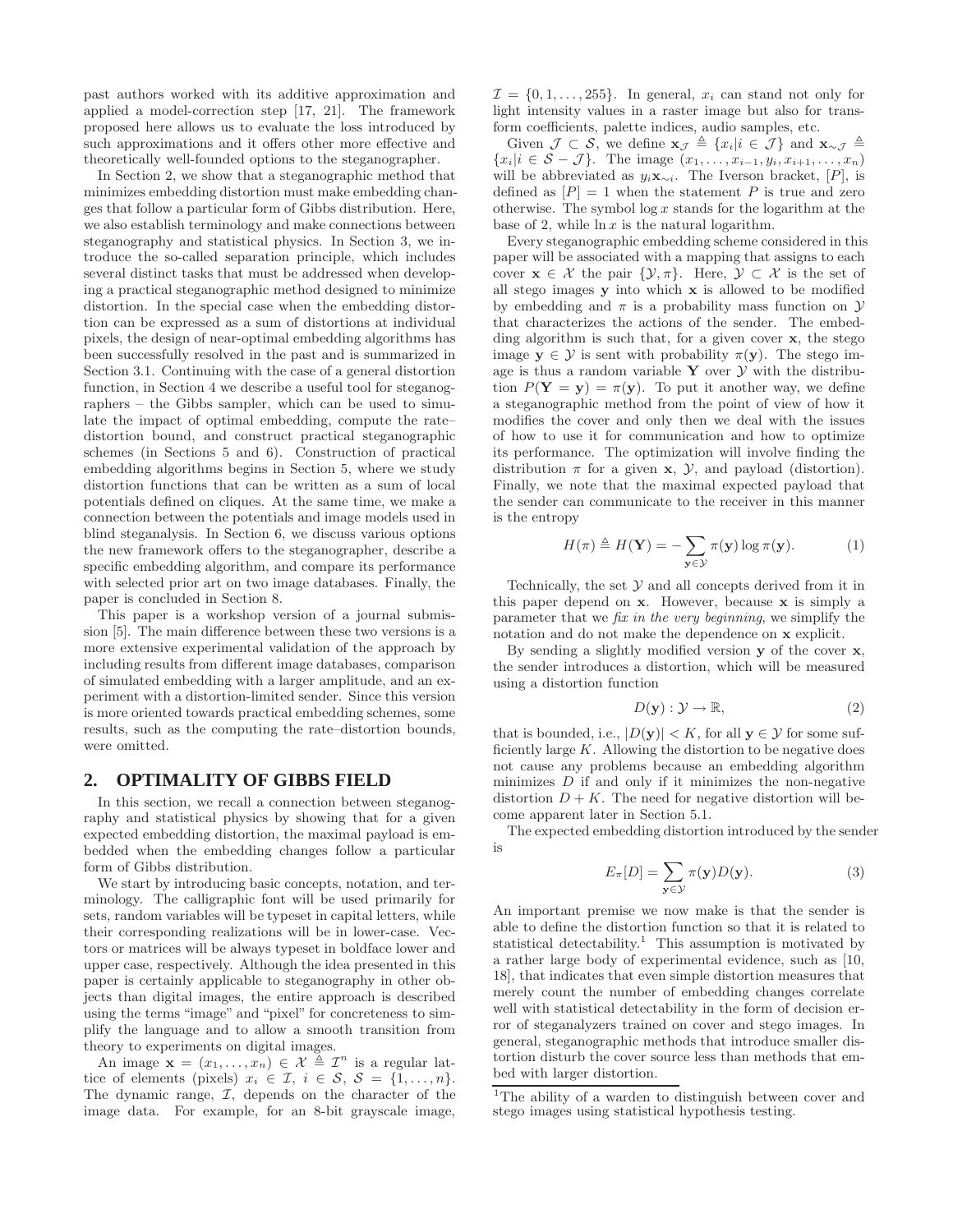Distortion-limited sender. Thus, to maximize the security, the so-called distortion-limited sender attempts to find a distribution  $\pi$  on  $\mathcal Y$  that has the highest entropy and whose expected embedding distortion does not exceed a given  $D_{\epsilon}$ :

$$
\underset{\pi}{\text{maximize}} \quad H(\pi) = -\sum_{\mathbf{y} \in \mathcal{Y}} \pi(\mathbf{y}) \log \pi(\mathbf{y}) \tag{4}
$$

subject to 
$$
E_{\pi}[D] = \sum_{\mathbf{y} \in \mathcal{Y}} \pi(\mathbf{y}) D(\mathbf{y}) = D_{\epsilon}.
$$
 (5)

The maximization in (4) is carried over all distributions  $\pi$ on Y. We will comment on whether the distortion constraint should be in the form of equality or inequality shortly.

Payload-limited sender. Alternatively, in practice it may be more meaningful to consider the payload-limited sender who faces a complementary task of embedding a *given* payload of m bits with minimal possible distortion. The optimization problem is to determine a distribution  $\pi$  that communicates a required payload while minimizing the distortion:

$$
\text{minimize}_{\pi} \quad E_{\pi}[D] = \sum_{\mathbf{y} \in \mathcal{Y}} \pi(\mathbf{y}) D(\mathbf{y}) \tag{6}
$$

subject to 
$$
H(\pi) = m
$$
. (7)

The optimal distribution  $\pi$  for both problems has the Gibbs form

$$
\pi_{\lambda}(\mathbf{y}) = \frac{1}{Z(\lambda)} \exp(-\lambda D(\mathbf{y})),
$$
\n(8)

where  $Z(\lambda)$  is the normalizing factor

$$
Z(\lambda) = \sum_{\mathbf{y} \in \mathcal{Y}} \exp(-\lambda D(\mathbf{y})).
$$
 (9)

The optimality of  $\pi_{\lambda}$  follows immediately from the fact that for any distribution  $\mu$  with  $E_{\mu}[D] = \sum_{\mathbf{y} \in \mathcal{Y}} \mu(\mathbf{y})D(\mathbf{y}) =$  $D_{\epsilon}$ , the difference between their entropies,  $H(\pi_{\lambda}) - H(\mu) =$  $D_{\text{KL}}(\mu||\pi_{\lambda}) \geq 0$  [34]. The scalar parameter  $\lambda > 0$  needs to be determined from the distortion constraint (5) or from the payload constraint (7), depending on the type of the sender. Provided m or  $D_{\epsilon}$  are in the feasibility region of their corresponding constraints, the value of  $\lambda$  is unique. This follows from the fact that both the expected distortion and the entropy are monotone decreasing in  $\lambda$ . To see this, realize that

$$
\frac{\partial}{\partial \lambda} E_{\pi_{\lambda}}[D] = -Var_{\pi_{\lambda}}[D] \le 0, \tag{10}
$$

by direct evaluation. Substituting (8) into (1), the entropy of the Gibbs distribution can be written as

$$
H(\pi_{\lambda}) = \log Z(\lambda) + \frac{1}{\ln 2} \lambda E_{\pi_{\lambda}}[D]. \tag{11}
$$

Upon differentiating and using (10), we obtain

$$
\frac{\partial}{\partial \lambda} H(\pi_{\lambda}) = \frac{1}{\ln 2} \left( \frac{Z'(\lambda)}{Z(\lambda)} + E_{\pi_{\lambda}}[D] - \lambda Var_{\pi_{\lambda}}[D] \right) \tag{12}
$$

$$
=-\frac{\lambda}{\ln 2}Var_{\pi_{\lambda}}[D] \le 0.
$$
\n(13)

The monotonicity also means that the equality distortion constraint in the optimization problem (5) can be replaced with inequality, which is perhaps more appropriate given the motivating discussion above.

By varying  $\lambda \in [0, \infty)$ , we obtain a relationship between the maximal expected payload (1) and the expected embedding distortion (3). For brevity, we will call this relationship the rate–distortion bound. What distinguishes this concept from a similar notion defined in information theory is that we consider the bound for a *given* cover x rather than for x, which is a random variable. At this point, we feel that it is appropriate to note that while it is certainly possible to consider x to be generated by a cover source with a known distribution and approach the design of steganography from a different point of view, namely one in which  $\pi_{\lambda}$  is determined by minimizing the KL divergence between the distributions of cover and stego images while satisfying a payload constraint, we do not do so in this paper.

Finally, we note that the assumption  $|D(\mathbf{y})| < K$  implies that all stego objects appear with nonzero probability,  $\pi_{\lambda}(\mathbf{y}) \ge \frac{1}{Z(\lambda)} \exp(-\lambda K)$ , a fact that is crucial for the theory developed in the rest of this paper.

Remark 1. *In statistical physics, the term distortion is known as energy. The optimality of Gibbs distribution is formulated as the Gibbs variational principle: "Among all distributions with a given energy, the Gibbs distribution* (8) *has the highest entropy." The parameter* λ *is called the inverse temperature,*  $\lambda = 1/kT$ *, where* T *is the temperature* and k the Boltzmann constant. The normalizing factor  $Z(\lambda)$ *is called the partition function.*

It will be useful to think of the difference  $s = y - x$  as an embedding (flipping) pattern with a distortion (energy)  $D(\mathbf{y})$  and of  $\pi_{\lambda}$  as a probability distribution on embedding patterns. Keep in mind, though, that the energy of an embedding pattern s in general needs the side-information in the form of the cover image x and is not just a function of s. Indeed, when embedding in a single image, the cover x plays the role of a constant parameter that enters the definition of D and defines  $\pi_{\lambda}$ . Therefore, the optimal embedding rule will necessarily depend on the cover image and the rate– distortion bound will only be valid for a specific cover image x.

To provide some examples, suppose the embedding algorithm flips the Least Significant Bits (LSBs) of  $x_i$ . Then,  $\mathcal{Y} = \mathcal{I}_1 \times \cdots \times \mathcal{I}_n$  with  $\mathcal{I}_i = \{x_i, \overline{x}_i\}$ , where the bar denotes the operation of flipping the LSB. When using  $\pm 1$  embedding (also called LSB matching [13]) in 8-bit grayscale images,  $\mathcal{I}_i = \{x_i - 1, x_i, x_i + 1\}$  whenever  $x_i \notin \{0, 255\}$  and  $\mathcal{I}_i$ is appropriately modified for the boundary cases. For LSB embedding,  $s$  is a binary flipping pattern, while for  $\pm 1$  embedding  $s_i \in \{-1, 0, 1\}^n$ . In general, when  $|\mathcal{I}_i| = 2$  or 3 for all  $i$ , we will speak of binary and ternary embedding, respectively. In principle, the range of the embedding changes could be different at every pixel even though this case has been rarely considered in steganography so far. The wet paper scenario [9] is an example of this case. Here, wet pixels are required to attain only one value – the cover value,  $\mathcal{I}_i = \{x_i\}$ , while all other pixels can be modified.

#### **3. THE SEPARATION PRINCIPLE**

When designing practical steganographic methods that minimize distortion, one should compare their performance with the rate–distortion bound. This is a meaningful comparison for the distortion-limited sender who can assess the performance of a practical algorithm by its loss of payload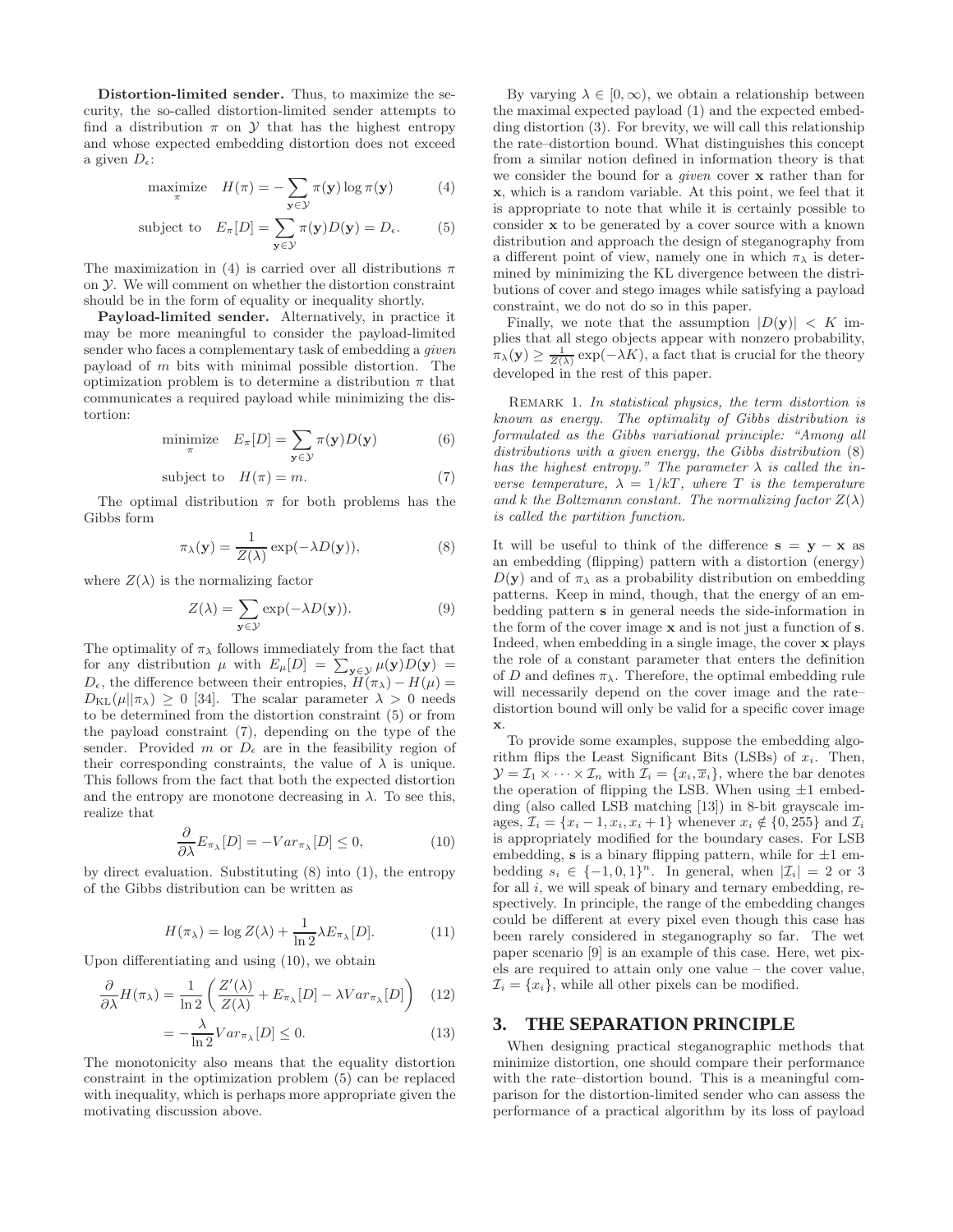w.r.t. the maximum payload embeddable using a fixed distortion. This so-called "coding loss" informs the sender of how much payload is lost for a fixed statistical detectability. On the other hand, it is much harder for the payload-limited sender to assess how the increased distortion of a suboptimal practical scheme impacts statistical detectability in practice. This rather important practical issue could be resolved by simulating the impact of a scheme that operates *on the bound*. Because the problems of establishing the bounds, simulating optimal embedding, and creating a practical embedding algorithm are really three separate problems, we call this reasoning the *separation principle*.

The bound is obtained by solving the optimization problem (4) or (6). Depending on the form of the distortion function  $D$ , this task is usually rather difficult and one may have to resort to numerical methods.

Often, we may be able to *simulate* the impact of an optimal method (that embeds on the bound) even when we do not have the bound and do not know how to construct a practical embedding algorithm (see Section 4). The simulator can be tested with blind steganalyzers, giving the developer the ability to "prune" the design process and focus on implementing only the most promising candidates. Additionally, the simulator will inform the payload-limited sender about the potential improvement in statistical undetectability should the theoretical performance gap be closed.

We stress at this point that even though the optimal distribution of embedding modifications has a known analytic expression (8), it is in general infeasible to compute the individual probabilities  $\pi_{\lambda}(\mathbf{y})$  due to the complexity of evaluating the partition function  $Z(\lambda)$ , which is a sum over all embedding patterns, whose count can be a very large number even for small images. (For example, there are  $2^n$  binary flipping patterns in LSB embedding.) This also complicates the computation of the expected distortion (3) and entropy (1). Fortunately, to simulate optimal embedding and construct practical embedding algorithms, one needs to be able to merely *sample from*  $\pi_{\lambda}$ .

In some special cases, however, such as when the distortion  $D$  is additive, all three tasks of the separation principle can be realized. As this special case will be used later in Section 6 to design steganography with more general distortion functions D, we review it briefly below.

#### **3.1 Additive distortion**

We say that  $D$  is additive over the pixels (the embedding changes do not interact) when

$$
D(\mathbf{y}) = \sum_{i=1}^{n} \rho_i(y_i), \qquad (14)
$$

with bounded  $\rho_i : \mathcal{X} \times \mathcal{I}_i \to \mathbb{R}$  (that may depend on **x** in an arbitrary manner). In this case, the probability of an embedding pattern can be factorized into a product of marginal probabilities of changing the individual pixels (this follows directly from (8)):

$$
\pi_{\lambda}(\mathbf{y}) = \prod_{i=1}^{n} \pi_{\lambda}(y_i) = \prod_{i=1}^{n} \frac{\exp(-\lambda \rho_i(y_i))}{\sum_{t_i \in \mathcal{I}_i} \exp(-\lambda \rho_i(t_i))}.
$$
 (15)

The expected distortion and the maximal payload are:

$$
E_{\pi_{\lambda}}[D] = \sum_{i=1}^{n} \sum_{t_i \in \mathcal{I}_i} \pi_{\lambda}(t_i) \rho_i(t_i),
$$

$$
H(\pi_{\lambda}) = -\sum_{i=1}^{n} \sum_{t_i \in \mathcal{I}_i} \pi_{x}(t_i) \log \pi_{\lambda}(t_i).
$$

The impact of optimal embedding can be simulated by independently changing  $x_i$  to  $y_i$  with probabilities  $\pi_\lambda(y_i)$ . Since these probabilities can now be easily evaluated for a fixed  $\lambda$ , finding  $\lambda$  that satisfies the distortion  $(E_{\pi_{\lambda}}[D] = D_{\epsilon})$ or payload  $(H(\pi_{\lambda}) = m)$  constraint amounts to solving an algebraic equation for  $\lambda$ . Practical near-optimal embedding algorithms exist that are based on syndrome-trellis codes [6, 7].

#### **4. SIMULATING OPTIMAL EMBEDDING**

As explained in Section 2, minimal-embedding-distortion steganography will introduce the embedding change  $s =$  $y - x$  with probability  $\pi_{\lambda}(y) \propto \exp(-\lambda D(y))$  expressed in the form of a Gibbs distribution. We now explain a general iterative procedure using which one can sample from any Gibbs distribution and thus simulate optimal embedding. The method is recognized as one of the Markov Chain Monte Carlo (MCMC) algorithms known as the Gibbs sampler. This sampling algorithm will also allow us to construct practical embedding schemes in Sections 5 and 6. A useful resource containing the Gibbs sampler is [34].

#### **4.1 The Gibbs sampler**

We start by defining the local characteristics of a Gibbs field as the conditional probabilities of the ith pixel attaining the value  $y_i'$  conditioned on the rest of the image:

$$
\pi_{\lambda}(Y_i = y_i' | \mathbf{Y}_{\sim i} = \mathbf{y}_{\sim i}) = \frac{\pi_{\lambda}(y_i' \mathbf{y}_{\sim i})}{\sum_{t_i \in \mathcal{I}_i} \pi_{\lambda}(t_i \mathbf{y}_{\sim i})}.
$$
(16)

For all possible stego images  $y, y' \in \mathcal{Y}$ , the local characteristics (16) define the following matrices  $\mathbf{\Pi}_i, i \in \{1, \ldots, n\}$ :

$$
\Pi_i(\mathbf{y}, \mathbf{y}') = \begin{cases} \pi_{\lambda}(Y_i = y'_i | \mathbf{Y}_{\sim i} = \mathbf{y}_{\sim i}) & \text{when } \mathbf{y}'_{\sim i} = \mathbf{y}_{\sim i} \\ 0 & \text{otherwise.} \end{cases}
$$
(17)

Every matrix  $\Pi_i$  has  $|\mathcal{Y}|$  rows and the same number of columns (which means it is very large) and its elements are mostly zero except when  $y'$  was obtained from y by modifying  $y_i$  to  $y'_i$  and all other pixels stayed the same. Because  $\Pi_i$  is stochastic (the sum of its rows is one),

$$
\sum_{\mathbf{y}' \in \mathcal{Y}} \mathbf{\Pi}_i(\mathbf{y}, \mathbf{y}') = 1, \text{ for all rows } \mathbf{y}, \tag{18}
$$

 $\Pi_i$  is a transition probability matrix of some Markov chain on *Y*. Every matrix  $\Pi_i$  satisfies the so-called detailed balance equation

$$
\pi_{\lambda}(\mathbf{y})\Pi_{i}(\mathbf{y},\mathbf{y}') = \pi_{\lambda}(\mathbf{y}')\Pi_{i}(\mathbf{y}',\mathbf{y}), \text{ for all } \mathbf{y},\mathbf{y}' \in \mathcal{Y}, i.
$$
\n(19)

To see this, realize that unless  $y_{\sim i} = y'_{\sim i}$ , we are looking at the trivial equality  $0 = 0$ . For  $y_{\sim i} = y'_{\sim i}$ , we have the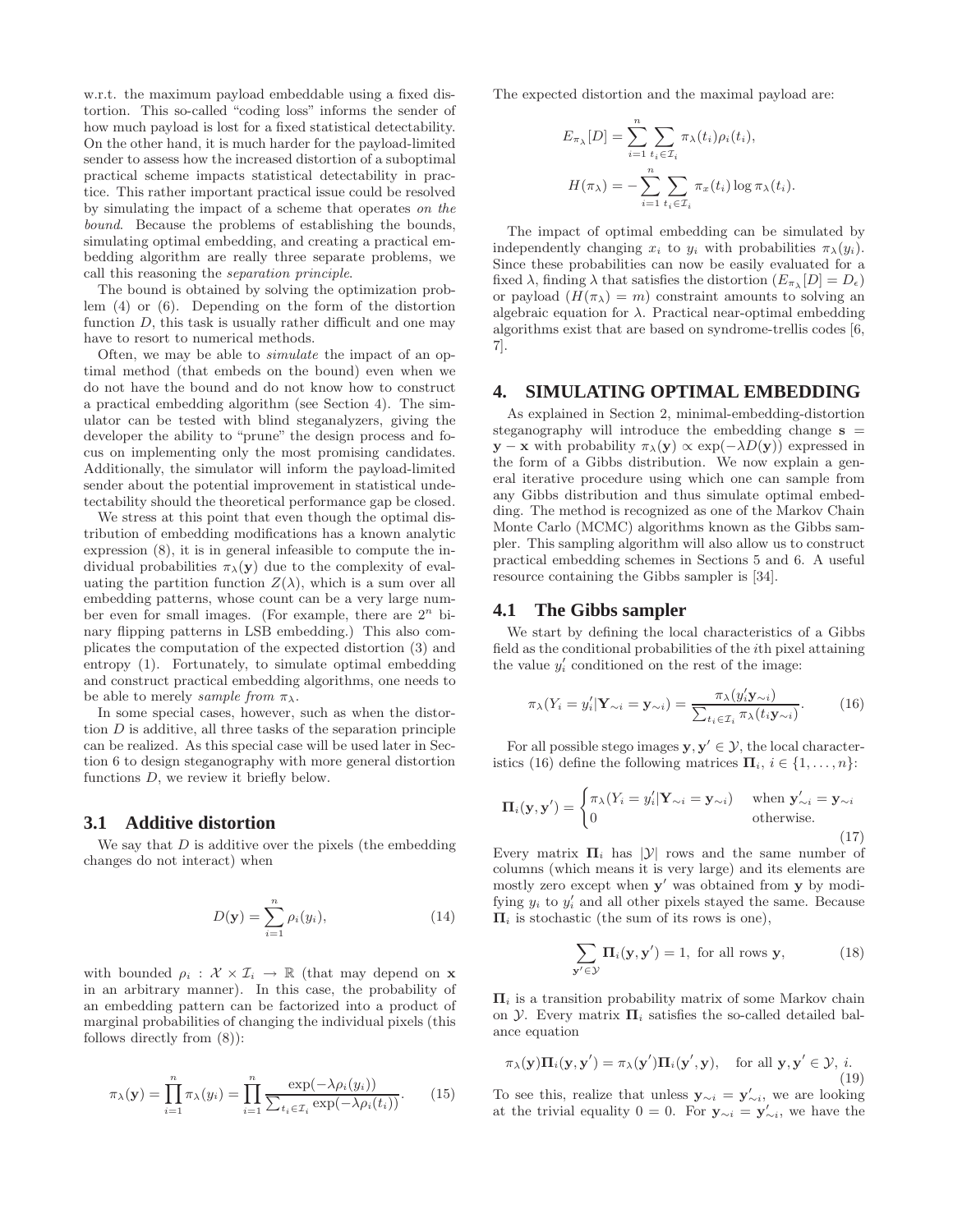Algorithm 1 One sweep of a Gibbs sampler.

1: Set pixel counter  $i = 1$ 

2: while  $i \leq n$  do 3: Compute the

Compute the local characteristics:

$$
\Pi_{\sigma(i)}(y'_{\sigma(i)}\mathbf{y}_{\sim\sigma(i)}, \mathbf{y}), y'_{\sigma(i)} \in \mathcal{I}_{\sigma(i)} \tag{26}
$$

- 4: Select one  $y'_{\sigma(i)} \in \mathcal{I}_{\sigma(i)}$  pseudorandomly according to the probabilities (26) and change  $y_{\sigma(i)} \leftarrow y'_{\sigma(i)}$
- 5:  $i \leftarrow i + 1$
- 6: end while
- 7: return y

following chain of equalities:

$$
\pi_{\lambda}(\mathbf{y})\Pi_{i}(\mathbf{y}, \mathbf{y}') \stackrel{(a)}{=} \pi_{\lambda}(\mathbf{y}) \frac{\pi_{\lambda}(y'_{i}\mathbf{y}_{\sim i})}{\sum_{t_{i} \in \mathcal{I}_{i}} \pi_{\lambda}(t_{i}\mathbf{y}_{\sim i})}
$$
(20)

$$
\stackrel{(b)}{=} \frac{\pi_{\lambda}(\mathbf{y})\pi_{\lambda}(\mathbf{y}')}{\sum_{t_i \in \mathcal{I}_i} \pi_{\lambda}(t_i \mathbf{y}_{\sim i})}
$$
(21)

$$
= \pi_{\lambda}(\mathbf{y}') \frac{\pi_{\lambda}(\mathbf{y})}{\sum_{t_i \in \mathcal{I}_i} \pi_{\lambda}(t_i \mathbf{y}'_{\sim i})}
$$
(22)

$$
\stackrel{(c)}{=} \pi_{\lambda}(\mathbf{y}')\Pi_i(\mathbf{y}', \mathbf{y}).\tag{23}
$$

Equality (a) follows from the definition of  $\Pi_i$  (17), (b) from the fact that  $\mathbf{y}_{\sim i} = \mathbf{y}'_{\sim i}$ , and (c) from  $\pi_{\lambda}(\mathbf{y}) = \pi_{\lambda}(y_i \mathbf{y}'_{\sim i})$ and again (17).

Next, we define the boldface symbol  $\pi_{\lambda} \in [0, \infty)^{|\mathcal{Y}|}$  as the vector of  $|\mathcal{Y}|$  non-negative elements  $\pi_{\lambda} = \pi_{\lambda}(\mathbf{y}), \mathbf{y} \in \mathcal{Y}$ . Using (19) and then (18), we can now easily show that the vector  $\pi_{\lambda}$  is the left eigenvector of  $\Pi_i$  corresponding to the unit eigenvalue:

$$
(\pi_{\lambda}\Pi_{i})(\mathbf{y}') = \sum_{\mathbf{y}\in\mathcal{Y}} \pi_{\lambda}(\mathbf{y})\Pi_{i}(\mathbf{y}, \mathbf{y}') \tag{24}
$$

$$
= \sum_{\mathbf{y} \in \mathcal{Y}} \pi_{\lambda}(\mathbf{y}') \mathbf{\Pi}_{i}(\mathbf{y}', \mathbf{y}) = \pi_{\lambda}(\mathbf{y}'). \tag{25}
$$

In (24),  $(\pi_{\lambda} \Pi_i)(y')$  is the y'th element of the product of the vector  $\pi_{\lambda}$  and the matrix  $\Pi_i$ .

We are now ready to describe the Gibbs sampler [11], which is a key element in our framework. Let  $\sigma$  be a permutation of the index set  $\mathcal S$  called the visiting schedule  $(\sigma(i), i = 1, \ldots, n$  is the *i*th element of the permutation  $\sigma$ ). One sample from  $\pi_{\lambda}$  is then obtained by repeating a series of "sweeps" defined below. As we explain the sweeps and the Gibbs sampler, the reader is advised to inspect Algorithm 1 to better understand the process.

The sampler is initialized by setting y to some initial value. For faster convergence, a good choice is to select  $y_i$  from  $\mathcal{I}_i$  according to the local characteristics  $\pi_\lambda(y_i \mathbf{x}_{\sim i})$ . A sweep is a procedure applied to an image during which all pixels are updated sequentially in the order defined by the visiting schedule  $\sigma$ . The pixels are updated based on their local characteristics (16) computed from the current values of the stego image y. The entire sweep can be described by a transition probability matrix  $\Pi_{\sigma}$  obtained by matrix-multiplications of the individual transition probability matrices  $\Pi_{\sigma(i)}$ :

$$
\Pi_{\sigma}(\mathbf{y}, \mathbf{y}') \triangleq \Pi_{\sigma(1)} \Pi_{\sigma(2)} \cdots \Pi_{\sigma(n)}(\mathbf{y}, \mathbf{y}'). \tag{27}
$$

After each sweep, the next sweep continues with the current image y as its starting position. It should be clear from the algorithm that at the end of each sweep each pixel  $i$  has a non-zero probability to get into any of its states from  $\mathcal{I}_i$  defined by the embedding operation (because  $D$  is bounded). This means that all elements of  $\mathcal Y$  will be visited with positive probability and thus the transition probability matrix  $\Pi_{\sigma}$  corresponds to a homogeneous irreducible Markov process with a *unique* left eigenvector corresponding to a unit eigenvalue (unique stationary distribution). Because  $\pi_{\lambda}$  is a left eigenvector corresponding to a unit eigenvalue for each matrix  $\Pi_i$ , it is also a left eigenvector for  $\Pi_{\sigma}$  and thus its stationary distribution due to its uniqueness. A standard result from the theory of Markov chains (see, e.g. Chapter 4 in [34]) states that, for an irreducible Markov chain, no matter what distribution of embedding changes  $\nu \in [0, \infty)^{|\mathcal{Y}|}$ we start with, and independently of the visiting schedule  $\sigma$ , with increased number of sweeps, k, the distribution of Gibbs samples converges in norm to the stationary distribution  $\pi_{\lambda}$ :

$$
||\nu \Pi_{\sigma}^{k} - \pi_{\lambda}|| \to 0 \text{ with } k \to \infty \tag{28}
$$

exponentially fast. This means that in practice we can obtain a sample from  $\pi_{\lambda}$  after running the Gibbs sampler for a sufficiently long time.<sup>2</sup> The visiting schedule can be randomized in each sweep as long as each pixel has a non-zero probability of being visited, which is a necessary condition for convergence.

# **4.2 Simulator of optimal embedding**

The Gibbs sampler allows the sender to simulate the effect of embedding using a scheme that operates on the bound. It is interesting that this can be done without any assumptions on the distortion function  $D$  and without knowing the rate–distortion bound. This is because the local characteristics (16)

$$
\pi_{\lambda}(Y_i = y_i' | \mathbf{Y}_{\sim i} = \mathbf{y}_{\sim i}) = \frac{\exp(-\lambda D(y_i' \mathbf{y}_{\sim i}))}{\sum_{t_i \in \mathcal{I}_i} \exp(-\lambda D(t_i \mathbf{y}_{\sim i}))}, \tag{29}
$$

do not require computing the partition function  $Z(\lambda)$ . We do need to know the parameter  $\lambda$ , though.

For the distortion-limited sender (5), the Gibbs sampler could be used directly to determine the proper value of  $\lambda$  in the following manner. For a given  $\lambda$ , it is known (Theorem 5.1.4 in [34]) that

$$
\frac{1}{k}\sum_{j=1}^{k} D(\mathbf{y}^{(j)}) \to E_{\pi_{\lambda}}[D] \text{ as } k \to \infty \tag{30}
$$

in  $L_2$  and in probability, where  $y^{(j)}$  is the image obtained after the jth sweep of the Gibbs sampler. This requires running the Gibbs sampler and averaging the individual distortions for a sufficiently long time. When only a finite number of sweeps is allowed, the first few images y should be discarded to allow the Gibbs sampler to converge close enough to  $\pi_{\lambda}$ . The value of  $\lambda$  that satisfies  $E_{\pi_{\lambda}}[D] = D_{\epsilon}$  can be determined, for example, using a binary search over  $\lambda$ .

To find  $\lambda$  for the payload-limited sender (4), we need to evaluate the entropy  $H(\pi_{\lambda})$ , which can be obtained from  $E_{\pi_{\lambda}}[D]$  using the method of thermodynamic integration [19].

<sup>&</sup>lt;sup>2</sup>The convergence time may vary significantly depending on the Gibbs field at hand.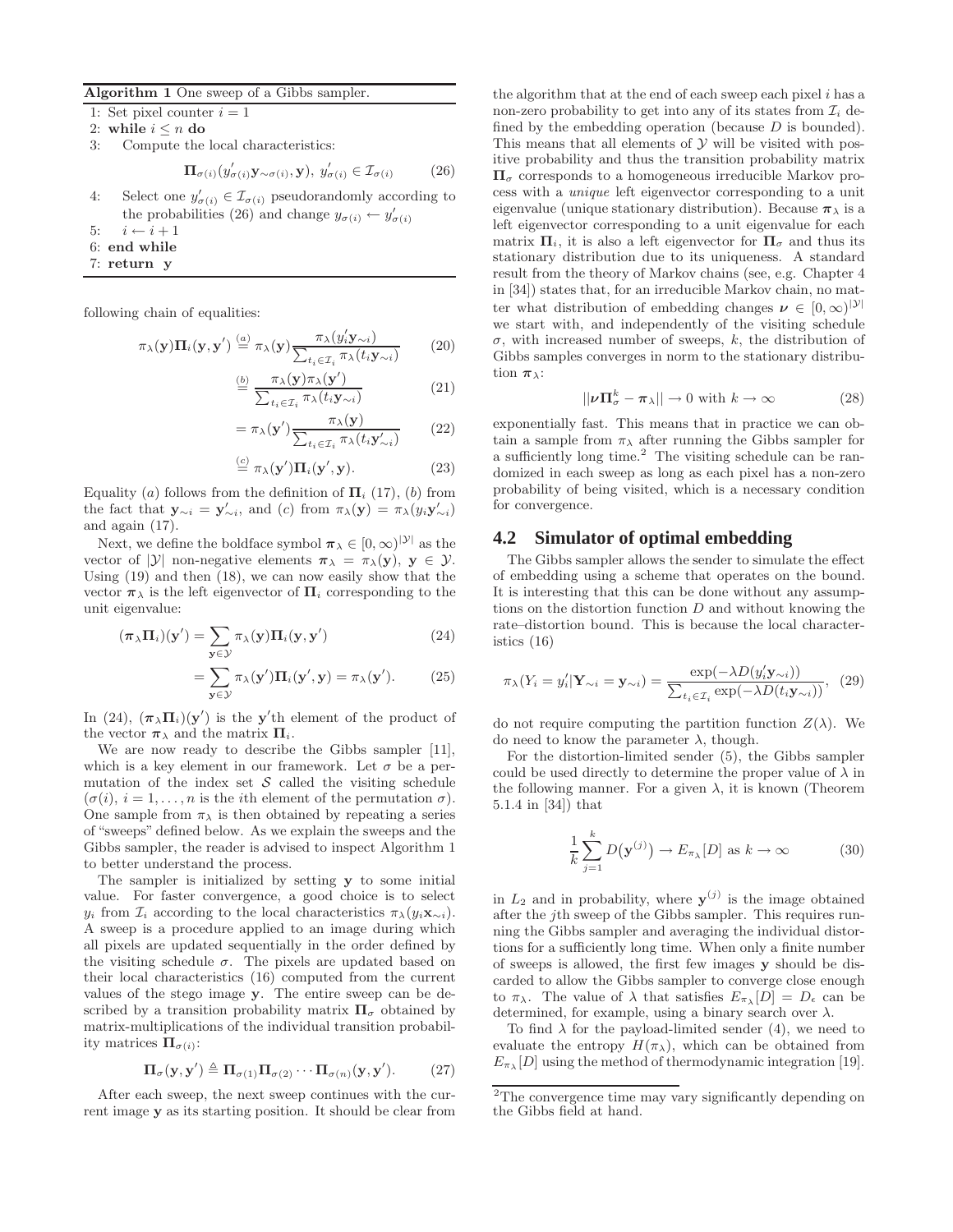From  $(10)$  and  $(13)$ , we obtain

$$
\frac{\partial}{\partial \lambda} H(\pi_{\lambda}) = \frac{\lambda}{\ln 2} \frac{\partial}{\partial \lambda} E_{\pi_{\lambda}}[D]. \tag{31}
$$

Therefore, the entropy can be estimated from  $E_{\pi_{\lambda}}[D]$  by integrating by parts:

$$
H(\pi_{\lambda}) = H(\pi_{\lambda_0}) + \left[\frac{\lambda'}{\ln 2} E_{\pi_{\lambda'}}[D]\right]_{\lambda_0}^{\lambda} - \frac{1}{\ln 2} \int_{\lambda_0}^{\lambda} E_{\pi_{\lambda'}}[D] d\lambda'.
$$
\n(32)

The value of  $\lambda$  that satisfies the entropy (payload) constraint can be again obtained using a binary search. Having obtained the expected distortion and entropy using the Gibbs sampler and the thermodynamic integration, the rate–distortion bound  $[H(\pi_{\lambda}), E_{\pi_{\lambda}}[D]]$  can be plotted as a curve parametrized by  $\lambda$ .

In practice, one has to be careful when using (30), since no practical guidelines exist for determining a sufficient number of sweeps and heuristic criteria are often used [4, 34]. Although the convergence to  $\pi_{\lambda}$  is exponential in the number of sweeps, the large number of stego images y may require a very large number of sweeps to converge close enough. Generally speaking, the stronger the dependencies between embedding changes the more sweeps are needed by the Gibbs sampler. The convergence of MCMC methods, such as the Gibbs sampler, may also slow down in the vicinity of "phase transitions," which we loosely define here as sudden changes in the spatial distribution of embedding changes when only slightly changing the payload (or distortion bound). In this case, the steganographer should consider other methods to estimate the expected distortion and entropy, such as the Wang–Landau algorithm [33]. The authors note that in general it is not possible to determine ahead of time which method will provide satisfactory performance. In our experience, the thermodynamic integration worked very well.

Finally, note that computing the rate–distortion bound is not necessary for practical embedding. In Section 5, we introduce a special form of the distortion in terms of a sum over local potentials. In this case, both types of optimal senders can be simulated using algorithms that do not need to compute  $\lambda$  in the fashion described above. This is explained in Sections 5.1 and 5.2.

#### **5. LOCAL DISTORTION FUNCTION**

Thanks to the Gibbs sampler, we can simulate the impact of optimal embedding without having to construct a specific steganographic scheme. This is important for steganography design as we can test the effect of various design choices and parameters and then implement only the most promising constructs. The design of near-optimal schemes for a general  $D$  is, however, quite difficult. In this section, we give  $D$  a specific local form that will allow us to construct practical embedding algorithms; it will be a sum of local potentials defined on small groups of pixels called cliques. This local form is general enough to capture dependencies among pixels as well as embedding changes while allowing construction of practical embedding schemes (Section 6).

First, we define a neighborhood system as a collection of subsets of the index set  $\{\eta(i) \subset \mathcal{S} | i = 1, \ldots, n\}$  satisfying  $i \notin \eta(i)$ ,  $\forall i$  and  $i \in \eta(j)$  if and only if  $j \in \eta(i)$ . The elements of  $\eta(i)$  are called neighbors of pixel i. A subset  $c \subset S$  is a



Figure 1: The  $3 \times 3$  neighborhood and the tessellation of the index set  $S$  into four disjoint sublattices marked with four different symbols.



Figure 2: All possible cliques for the  $3 \times 3$  neighborhood.

clique if each pair of different elements from c are neighbors. The set of all cliques will be denoted  $C$ .

In this section and in Section 6, we will need to address pixels by their two-dimensional coordinates. We will thus be switching between using the index set  $\mathcal{S} = \{1, \ldots, n\}$  and its two-dimensional equivalent  $S = \{(i, j)|1 \le i \le n_1, 1 \le j \le n_2\}$  $n_2$ } hoping that it will cause no confusion for the reader.

Example 1. *The eight-element* <sup>3</sup>×<sup>3</sup> *neighborhood forms a neighborhood system (Figure 1). The cliques are formed by pairs of horizontally, vertically, and diagonally neighboring pixels, by three-pixel groups forming a right-angle triangle, and four-pixel cliques forming a* 2 × 2 *square (follow Figure 2). No other cliques exist for this neighborhood system.*

Each neighborhood system allows tessellation of the index set  $S$  into disjoint subsets (sublattices) whose union is the entire set  $S$ , so that any two pixels in each lattice are not neighbors. For example, for the  $3 \times 3$  neighborhood, there are four sublattices,  $S = \bigcup_{ab} S_{ab}$ ,  $1 \le a, b \le 2$ ,

$$
\mathcal{S}_{ab} = \{(a+2k, b+2l)|1 \le a+2k \le n_1, 1 \le b+2l \le n_2\}.
$$

For a clique c, we denote by  $V_c(\mathbf{y})$  any bounded function that depends only on the values of y in the clique  $c, V_c(y) =$  $V_c(\mathbf{y}_c)$  (the dependence on **x** may be arbitrary). We are now ready to introduce a local form of the distortion function as

$$
D(\mathbf{y}) = \sum_{c \in \mathcal{C}} V_c(\mathbf{y}).
$$
\n(33)

The important fact is that  $D$  is a sum of functions with a small support. Let us express the local characteristics (16) in terms of the newly-defined form (33):

$$
\pi_{\lambda}(Y_i = y_i' | \mathbf{y}_{\sim i}) = \frac{\exp(-\lambda \sum_{c \in C} V_c(y_i' \mathbf{y}_{\sim i}))}{\sum_{t_i \in \mathcal{I}_i} \exp(-\lambda \sum_{c \in C} V_c(t_i \mathbf{y}_{\sim i}))}
$$
(34)  

$$
\stackrel{(a)}{=} \frac{\exp(-\lambda \sum_{c \in \mathcal{C}(i)} V_c(y_i' \mathbf{y}_{\sim i}))}{\sum_{t_i \in \mathcal{I}_i} \exp(-\lambda \sum_{c \in \mathcal{C}(i)} V_c(t_i \mathbf{y}_{\sim i}))},
$$
(35)

Equality (*a*) holds because  $y = y'_i y_{\sim i}$  on cliques *c* that do not contain the *i*th element and thus the terms  $V_c$  for such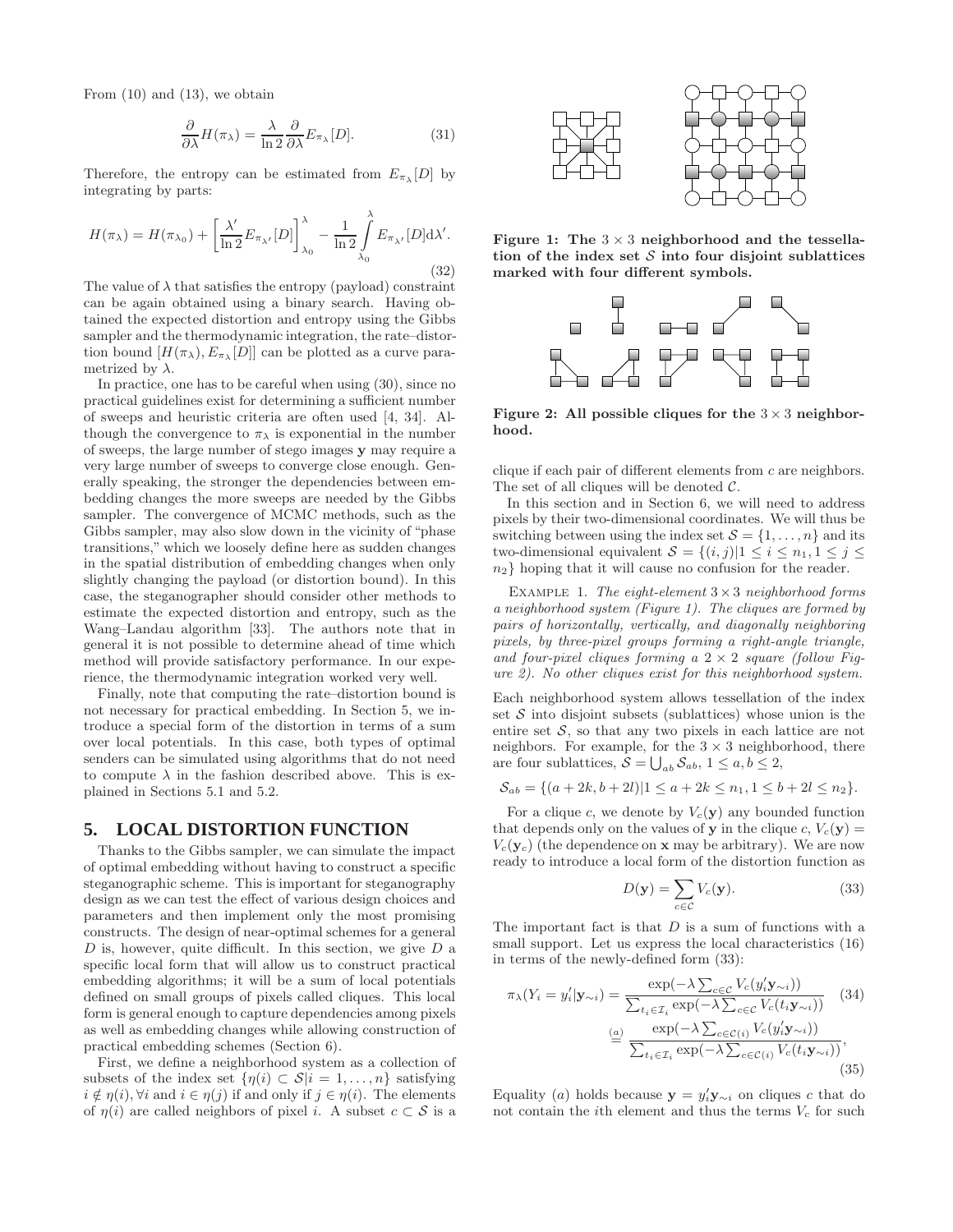Algorithm 2 One sweep of a Gibbs sampler for embedding m-bit message (payload-limited sender).

Require:  $S = S_1 \cup ... \cup S_s$  {mutually disjoint sublattices} 1: for  $k = 1$  to s do

- 
- 2: **for** every  $i \in S_k$  **do**<br>3: Use (36) to calcul 3: Use (36) to calculate cost of changing  $y_i \to y'_i \in \mathcal{I}_i$
- 4: end for
- 5: Embed  $m/s$  bits while minimizing  $\sum_{i \in S_k} \rho_i(y'_i \mathbf{y}_{\sim i})$ .
- 6: Update  $y_{\mathcal{S}_k}$  with new values and keep  $y_{\sim \mathcal{S}_k}$  unchanged.
- 7: end for
- 8: return y

cliques cancel from (35). This has a profound impact on the local characteristics, making the realization of  $Y_i$  *independent* of changes made outside of the union of cliques containing pixel i and thus outside of the neighborhood  $\eta(i)$ . For the  $3 \times 3$  neighborhood system, changes made to pixels belonging, e.g., to the sublattice  $S_{11}$  do not interact and thus the Gibbs sampler can be parallelized by first updating *all* pixels from this sublattice in parallel and then updating in parallel *all* pixels from  $S_{12}$ , etc.<sup>3</sup>

The possibility to update all pixels in each sublattice all at once provides a recipe for constructing practical embedding schemes. Assume  $S = S_1 \cup ... \cup S_s$  with mutually disjoint sublattices. We first describe the actions of a payloadlimited sender (follow the pseudo-code in Algorithm 2).

#### **5.1 Payload-limited sender**

The sender divides the payload of  $m$  bits into  $s$  equal parts of  $m/s$  bits, computes the local distortions

$$
\rho_i(y'_i \mathbf{y}_{\sim i}) = \sum_{c \in \mathcal{C}, i \in c} V_c(y'_i \mathbf{y}_{\sim i}) \tag{36}
$$

for pixels  $i \in S_1$ , and embeds the first message part in  $S_1$ . Then, it updates the local distortions of all pixels from  $S_2$ and embeds the second part in  $S_2$ , updates the local distortions again, embeds the next part in  $S_3$ , etc. Because the embedding changes in each sublattice do not interact, the embedding can be realized, e.g., using the syndrometrellis codes as described in Section 3.1. By repeating these  $embedding\text{ sweeps},<sup>4</sup>$  the introduced embedding pattern will converge to a sample from  $\pi_{\lambda}$ .

The embedding in sublattice  $S_k$  will introduce embedding changes with probabilities (15), where the value of  $\lambda_k$ is determined by the individual distortions  $\{\rho_i(y'_i\mathbf{y}_{\sim i})|i\in\mathbb{R}\}\$  $\mathcal{S}_k$  (36). Because each sublattice extends over a different portion of the cover image while we split the payload evenly across the sublattices,  $\lambda_k$  may slightly vary with k. This represents a deviation from the Gibbs sampler. Fortunately, the sublattices can often be chosen so that the image does not differ too much on every sublattice, which will guarantee that the sets of individual distortions  $\{ \rho_i(y'_i \mathbf{y}_{\sim i}) | i \in S_k \}$ are also similar across the sublattices. Thus, with an increased number of sweeps,  $\lambda_k$  will converge to an approxAlgorithm 3 One sweep of a Gibbs sampler for a distortionlimit sender,  $E_{\pi_{\lambda}}[D] = D_{\epsilon}$ .

Require:  $S = S_1 \cup ... \cup S_s$  {mutually disjoint sublattices} 1: for  $k = 1$  to s do

- 2: for every  $i \in S_k$  do<br>3: Use (36) to calcul
- 3: Use (36) to calculate cost of changing  $y_i \to y'_i \in \mathcal{I}_i$
- 4: end for
- 5: Embed  $m_k$  bits while  $\sum_i \rho_i(y'_i \mathbf{y}_{\sim i}) = D_{\epsilon} \times |\{c \in \mathcal{C}|c \cap$  $S_k \neq \emptyset$ }|/|C|.
- 6: Update  $y_{\mathcal{S}_k}$  with new values and keep  $y_{\sim \mathcal{S}_k}$  unchanged.

```
7: end for
```
8: **return y** and  $\sum_{k} m_k$  {stego image and number of bits}

imately common value and the whole process represents a correct version of the Gibbs sampler.

### **5.2 Distortion-limited sender**

A similar approach can be used to implement the distortion-limited sender with a distortion limit  $D_{\epsilon}$ . Consider a simulation of such embedding by a Gibbs sampler with the correct  $\lambda$  (obtained from a binary search as described in Section 4.2) and a sublattice  $S_k \subset S$ . Assuming again that all sublattices have the same distortion properties, the distortion obtained from cliques containing pixels from  $S_k$  should be proportional to the number of such cliques. Formally,

$$
E_{\pi_{\lambda}(\mathbf{Y}_{\mathcal{S}_k}|\mathbf{Y}_{\sim\mathcal{S}_k})}[D] = D_{\epsilon} \frac{|\{c \in \mathcal{C}|c \cap \mathcal{S}_k \neq \emptyset\}|}{|\mathcal{C}|}. \tag{37}
$$

As described in Algorithm 3, the sender can realize this by embedding as many bits to every sublattice as possible while achieving the distortion (37). The embedding can be again implemented in practice using syndrome-trellis codes. Note that we do not need to compute the partition function for every image in order to realize the embedding. Moreover, when the distortion properties of every sublattice are the same, the search for correct parameter  $\lambda$ , as described in Section 4.2, is not needed either. This is because the syndrome-trellis codes [7] need the distortion at each lattice pixel (36) and not the embedding probabilities. (This eliminates the need for  $\lambda$ .) The effect of the number of sweeps during embedding needs to be studied specifically for each distortion measure.

At this point, we make a comment concerning Algorithms 2 and 3. By replacing the syndrome-trellis code with a simulator of optimal embedding, we can simulate the impact of optimal algorithms (for both senders) without having to determine the value of the parameter  $\lambda$  as described in Section 4.2. We still need to compute  $\lambda_k$  for each sublattice to compute the probabilities of modifying each pixel (15), but this can be done as described in Section 3.1 without having to run the Gibbs sampler or the expensive Wang–Landau algorithm.

Finally, we comment on how to handle wet pixels within this framework. Since we assume that the distortion is bounded  $(|D(y)| < K$  for all y), wet pixels are handled by forcing  $\mathcal{I}_i = \{x_i\}$ . Because this knowledge may not be available to the decoder in practice, the syndrome-trellis embedding algorithm should treat them either by setting  $\rho_i(y_i\mathbf{y}_{\sim i}) = \infty$  or to some large constant for  $y_i \neq x_i$  (for details, see [7]). Fortunately, the syndrome-trellis codes can generously accept various portions of wet pixels without any performance penalty [7].

<sup>3</sup>The Gibbs random field described by the joint distribution  $\pi_x(y)$  with distortion (33) becomes a Markov random field on the same neighborhood system. This follows from the Hammersley-Clifford theorem [34].

<sup>&</sup>lt;sup>4</sup>After each embedding sweep, at each pixel the previous change is *erased* and the pixel is reconsidered again, just like in the Gibbs sampler.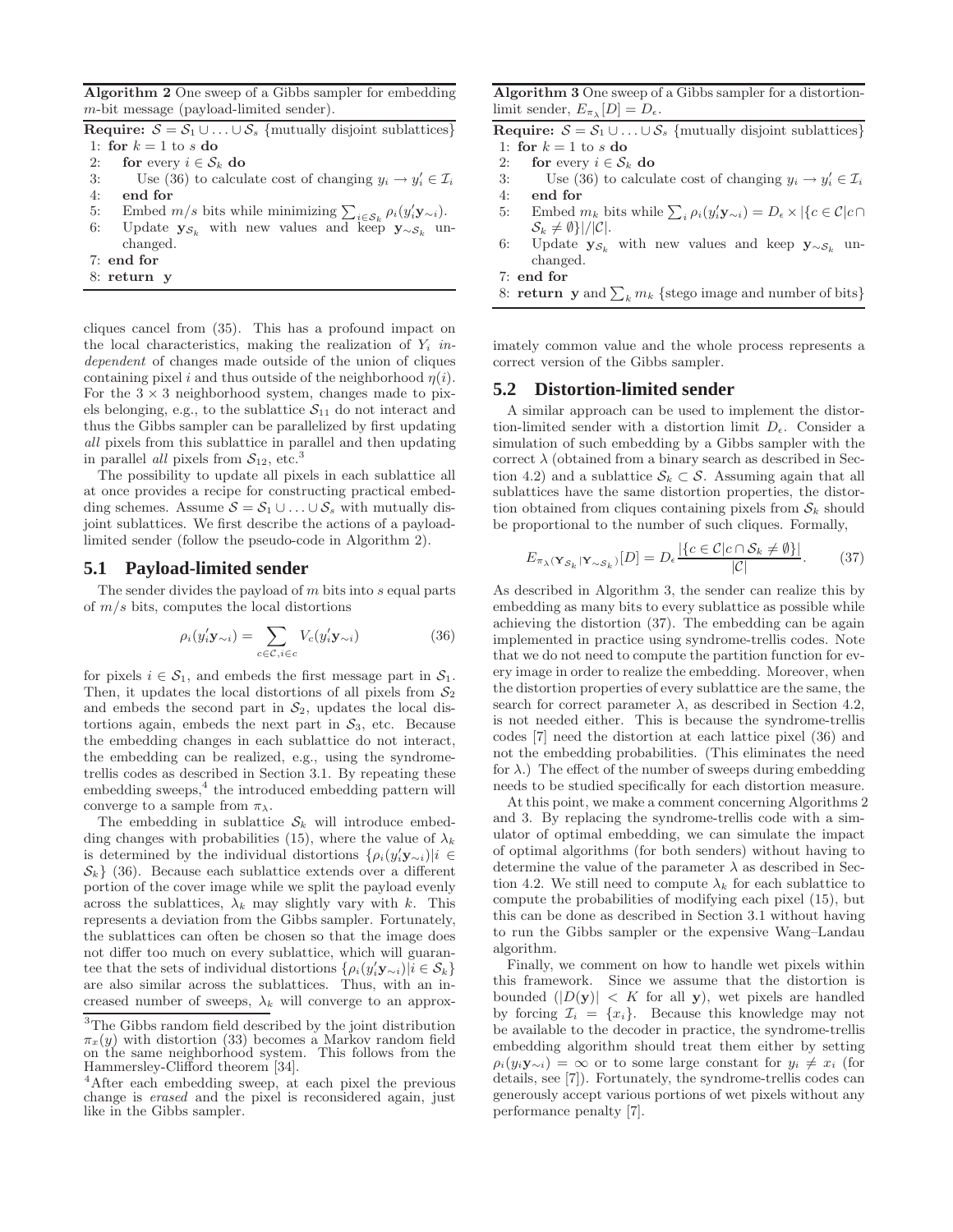# **5.3 Practical limits of the Gibbs sampler**

Thanks to the bounds established in Section 2, we know that the maximal payload that can be embedded in this manner is the entropy of  $\pi_{\lambda}$  (11). Assuming the embedding proceeds on the bound for the individual sublattices, the question is how close the total payload embedded in the image is to  $H(\pi_{\lambda})$ . Following the Gibbs sampler, the configuration of the stego image will converge to a sample y from  $\pi_{\lambda}$ . Let us now go through one more sweep. We denote by  $\mathbf{y}^{[k]}$  the stego image before starting embedding in sublattice  $\mathcal{S}_k$ ,  $k = 1, \ldots, s$ . In each sublattice, the following payload is embedded:

$$
H(\mathbf{Y}_{\mathcal{S}_k}|\mathbf{Y}_{\sim\mathcal{S}_k}=\mathbf{y}_{\sim\mathcal{S}_k}^{[k]}).
$$

We now use the following result from information theory. For any random variables  $X_1, \ldots, X_s$ ,

$$
\sum_{k=1}^s H(X_k|X_{\sim k}) \leq H(X_1,\ldots,X_s),
$$

with equality only when all variables are independent.<sup>5</sup> Thus, we will have in general

$$
H^{-}(\mathbf{Y}) \triangleq \sum_{k=1}^{s} H(\mathbf{Y}_{\mathcal{S}_k} | \mathbf{Y}_{\sim \mathcal{S}_k} = \mathbf{y}_{\sim \mathcal{S}_k}^{[k]}) < H(\mathbf{Y}) = H(\pi_{\lambda}).\tag{38}
$$

The term  $H^{-}(\mathbf{Y})$  is recognized as the erasure entropy [31, 32] and it is equal to the conditional entropy (entropy rate)  $H(\mathbf{Y}^{(l+1)}|\mathbf{Y}^{(l)})$  of the Markov process defined by our Gibbs sampler (c.f., (27)), where  $Y^{(l)}$  is the random variable obtained after l sweeps of the Gibbs sampler.

The sender will, in general, be unable to embed the maximal payload  $H(\pi_{\lambda})$  due to the limited number of sweeps of the Gibbs sampler, slight variations of the parameter  $\lambda$ among sublattices, and the erasure entropy inequality (38). The actual loss of payload can be assessed by evaluating the entropy of  $H(\pi_{\lambda})$ , e.g., using the thermodynamic integration as explained in Section 4. In the journal version of this paper, it is shown that for the distortion function from Section 6 this payload loss is negligible even when only two sweeps of the Gibbs sampler are used. In general, though, the loss depends on the strength of interactions among pixels and must be investigated for each D separately.

The last remaining issue is the choice of the potentials  $V_c$ . In the next section, we show one example, where  $V_c$  are chosen to tie the principle of minimal embedding distortion to the preservation of the cover-source model. We also describe a specific embedding method and subject it to experiments using blind steganalyzers.

# **6. PRACTICAL EMBEDDING**

We are now ready to describe a practical embedding algorithm that uses the ideas and theory developed so far. Instead of describing the most general setting, we opted for a simple variant, hoping that generalization to more complex cases will appear transparent to the reader. In Section 7, we compare the performance of a specific embedding scheme with other practical embedding algorithms by simulating their optimal performance.

First and foremost, the potentials  $V_c$  should measure the detectability of embedding changes. We have substantial freedom in choosing them and the design may utilize reasoning based on theoretical cover source models as well as heuristics stemming from experiments using blind steganalyzers. The proper design of potentials is a complicated subject in itself and is beyond the scope of this paper, whose main purpose is introducing a general framework rather than optimizing the design. In this section, we describe an approach inspired by models used in blind steganalysis, where images are projected onto a lower-dimensional feature space carefully selected to model well the noise component of cover images and to be sensitive to embedding changes. Here, a good distortion measure could be some norm of the difference between the cover and stego features. This way, by minimizing the embedding distortion, the cover model is also approximately preserved.

Most steganalysis features  $f_k$ ,  $k = 1, \ldots, d$ , can be written as a sum of locally-supported functions across the image

$$
f_k(\mathbf{x}) = \sum_{c \in \mathcal{C}} f_c^{(k)}(\mathbf{x}).\tag{39}
$$

For example, the  $k$ <sup>th</sup> histogram bin of image  $x$  can be written using the Iverson bracket as

$$
h_k(\mathbf{x}) = \sum_{i \in \mathcal{S}} [x_i = k],
$$

while the *kl*th element of a horizontal co-occurrence matrix

$$
C_{kl}(\mathbf{x}) = \sum_{i=1}^{n_1} \sum_{j=1}^{n_2-1} [x_{i,j} = k][x_{i,j+1} = l]
$$

is a sum over horizontally adjacent pixels. This is good because (39) already looks like a sum of potentials. However, the difference between features expressed in the form of a weighted norm,

$$
||f(\mathbf{x}) - f(\mathbf{y})|| = \sum_{k=1}^{d} w_k |f_k(\mathbf{x}) - f_k(\mathbf{y})|
$$
  
= 
$$
\sum_{k=1}^{n} w_k \left| \sum_{c \in C} f_c^{(k)}(\mathbf{x}) - \sum_{c \in C} f_c^{(k)}(\mathbf{y}) \right|,
$$

is no longer a sum of *local* potentials. Fortunately, we can obtain an upper bound on the norm that has the required form:

$$
||f(\mathbf{x}) - f(\mathbf{y})|| = \sum_{k=1}^{d} w_k \left| \sum_{c \in C} f_c^{(k)}(\mathbf{x}) - \sum_c f_c^{(k)}(\mathbf{y}) \right| \quad (40)
$$

$$
\leq \sum_{k=1}^{d} w_k \sum_{c \in \mathcal{C}} |f_c^{(k)}(\mathbf{x}) - f_c^{(k)}(\mathbf{y})| \tag{41}
$$

$$
= \sum_{c \in \mathcal{C}} \sum_{k=1}^{d} w_k |f_c^{(k)}(\mathbf{x}) - f_c^{(k)}(\mathbf{y})| \tag{42}
$$

$$
=\sum_{c\in\mathcal{C}}V_c(\mathbf{y}),\tag{43}
$$

where

$$
V_c(\mathbf{y}) = \sum_{k=1}^d w_k |f_c^{(k)}(\mathbf{x}) - f_c^{(k)}(\mathbf{y})|.
$$
 (44)

We will call the sum  $\sum_{c \in \mathcal{C}} V_c(\mathbf{y})$  the bounding distortion. Following our convention explained in Section 2, we describe

<sup>&</sup>lt;sup>5</sup>For  $k = 2$ , this result follows immediately from  $H(X_1|X_2)$ +  $H(X_2|X_1) = H(X_1, X_2) - I(X_1; X_2)$ . The result for  $s > 2$ can be obtained by induction over s.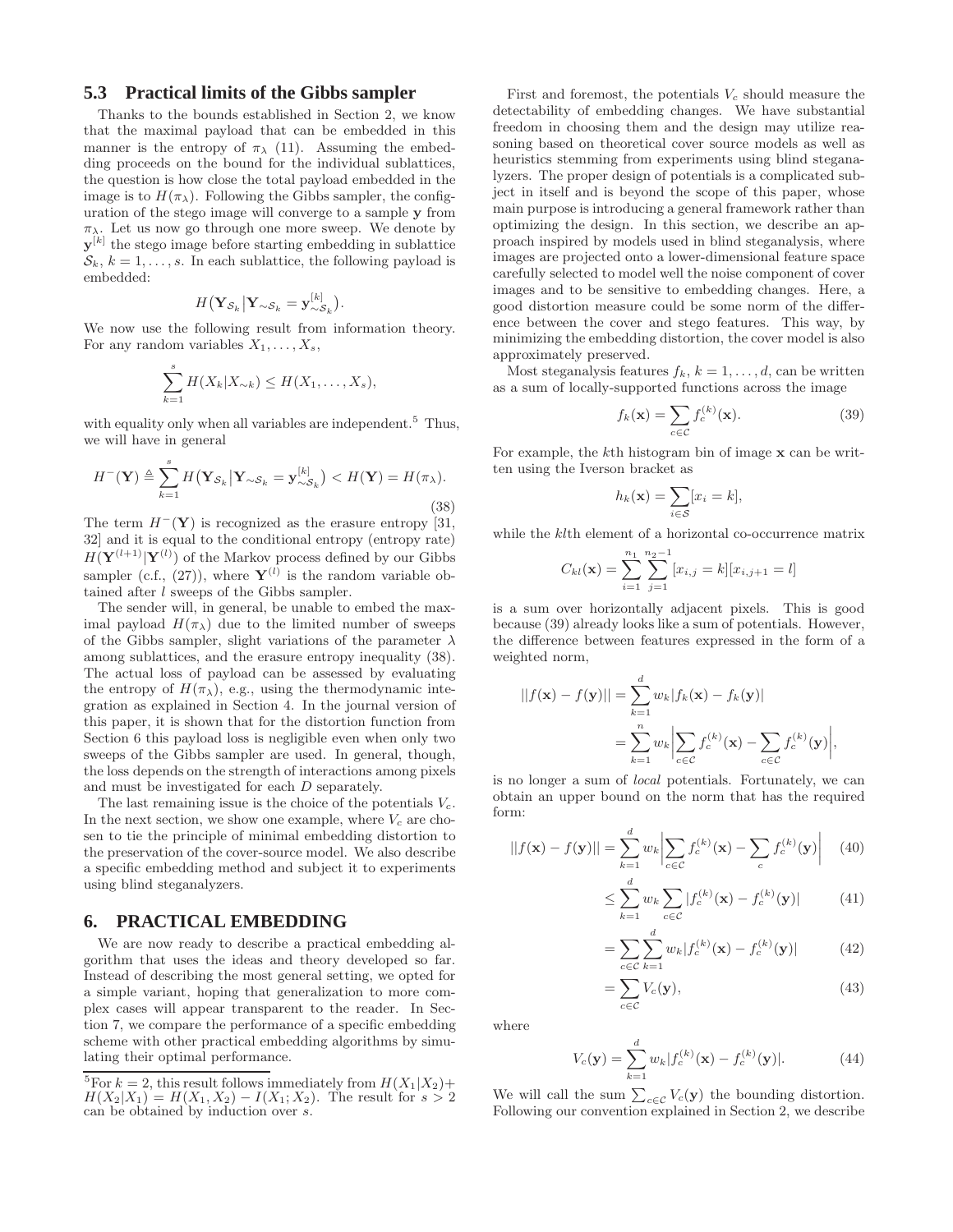the methodology for a fixed cover image x and thus do not make the dependence of  $V_c$  on  $\bf{x}$  explicit.

We now provide a specific example of this approach. Our choice is motivated by our desire to work with a modern, well-established feature set so that later, in Section 7, we can validate the usefulness of the proposed framework by constructing a high-capacity steganographic method undetectable using current state-of-the-art steganalyzer. The motivation and justification of the feature set appears in [21]. It is a slight modification of the SPAM set [20], which is the basis of the current most reliable blind steganalyzer in the spatial domain. The features are constructed by considering the differences between neighboring pixels (e.g., horizontally adjacent pixels) as a higher-order Markov chain and taking the sample joint probability matrix (co-occurrence matrix) as the feature. The advantage of using the joint matrix instead of the transition probability matrix is that the norm of the feature difference can be readily upper-bounded by the desired local form (44).

To formally define the feature for an  $n_1 \times n_2$  image **x**, let us consider the following co-occurrence matrix computed from horizontal pixel differences  $D_{i,j}^{\rightarrow}(\mathbf{x}) = x_{i,j+1} - x_{i,j}, i =$  $1, \ldots, n_1, j = 1, \ldots, n_2 - 1$ :

$$
A_{kl}^{\rightarrow}(\mathbf{x}) = \frac{1}{n_1(n_2 - 2)} \sum_{i=1}^{n_1} \sum_{j=1}^{n_2 - 2} [(D_{i,j}^{\rightarrow}, D_{i,j+1}^{\rightarrow})(\mathbf{x}) = (k, l)].
$$
\n(45)

For compactness, in (45) we abbreviated the argument of the Iverson bracket from  $D_{i,j}^{-\lambda}(\mathbf{x}) = k \& D_{i,j+1}^{-\lambda}(\mathbf{x}) = l$  to  $(D_{i,j}^{\rightarrow}, D_{i,j+1}^{\rightarrow})(\mathbf{x}) = (k,l)$ . Clearly,  $A_{ij}^{\rightarrow}(\mathbf{x})$  is the normalized count of neighboring triples of pixels  $\{x_{i,j}, x_{i,j+1}, x_{i,j+2}\}$ with differences  $x_{i,j+1} - x_{i,j} = k$  and  $x_{i,j+2} - x_{i,j+1} = l$ in the entire image. The superscript arrow " $\rightarrow$ " denotes the fact that the differences are computed by subtracting the left pixel from the right one. Similarly,

$$
A_{kl}^{(-)}(\mathbf{x}) = \frac{1}{n_1(n_2 - 2)} \sum_{i=1}^{n_1} \sum_{j=3}^{n_2} [(D_{i,j}^{(-}, D_{i,j-1}^{(-)})(\mathbf{x}) = (k, l)] \tag{46}
$$

with  $D_{ij}^{\leftarrow}(x) = x_{i,j-1} - x_{ij}$ . By analogy, we can define vertical, diagonal, and minor diagonal matrices  $A_{kl}^{\downarrow}$ ,  $A_{kl}^{\uparrow}$ ,  $A_{kl}^{\prime}, A_{kl}^{\prime}, A_{kl}^{\prime}, A_{kl}^{\prime}$ . All eight matrices are sample joint probabilities of observing the differences  $k$  and  $l$  between three consecutive pixels along a certain direction. Due to  $D_{ij}^{\rightarrow}(\mathbf{x}) = -D_{i,j+1}^{\leftarrow}(\mathbf{x})$  only  $A_{kl}^{\rightarrow}$ ,  $A_{kl}^{\wedge}$ ,  $A_{kl}^{\uparrow}$ ,  $A_{kl}^{\wedge}$  are needed since  $A_{kl}^{\rightarrow} = A_{-l,-k}^{\leftarrow}$ , and similarly for other matrices.

Because neighboring pixels in natural images are strongly dependent, each matrix exhibits a sharp peak around  $(k, l)$  =  $(0, 0)$  and then quickly falls off with increasing k and l. When such matrices are used for steganalysis [20], they are truncated to a small range, such as  $-T \leq k, l \leq T, T =$ 4, to prevent the onset of the "curse of dimensionality." On the other hand, in steganography we can use largedimensional models  $(T = 255)$  because it is easier to preserve a model than to learn it. $^{6}$  Another reason for using a high-dimensional feature space is to avoid "overtraining" the embedding algorithm to a low-dimensional model as such algorithms may become detectable by a slightly modified feature set, an effect already reported in the DCT domain [17]. By embedding a message,  $A_{kl}^{\rightarrow}(\mathbf{x})$  is modified to  $A_{kl}^{\rightarrow}(\mathbf{y})$ .

The differences between the features will thus serve as a measure of embedding impact closely tied to the model (the indices i and j run from 1 to  $n_1$  and  $n_2 - 2$ , respectively):

$$
|A_{kl}^{\rightarrow}(\mathbf{y}) - A_{kl}^{\rightarrow}(\mathbf{x})| = \tag{47}
$$

$$
= \frac{1}{n_1(n_2-2)} \left| \sum_{i,j} [(D_{i,j}^{\rightarrow}, D_{i,j+1}^{\rightarrow})(\mathbf{y}) = (k,l)] \right| \tag{48}
$$

$$
- [(D_{i,j}^{\to}, D_{i,j+1}^{\to})(\mathbf{x}) = (k,l)] \Big| \tag{49}
$$

$$
\leq \frac{1}{n_1(n_2-2)} \sum_{i,j} |[(D_{i,j}^{\rightarrow}, D_{i,j+1}^{\rightarrow})(\mathbf{y}) = (k,l)] \tag{50}
$$

$$
- [(D_{i,j}^{\rightarrow}, D_{i,j+1}^{\rightarrow}(\mathbf{x}) = (k,l)] | \qquad (51)
$$

$$
=\sum_{c\in\mathcal{C}^{\to}}H_c^{(k,l)\to}(\mathbf{y}),\tag{52}
$$

where we defined the following locally-supported functions

$$
H_c^{(k,l)\to}(\mathbf{y}) =
$$
  
\n
$$
\left| [(D_{i,j}^{\to}, D_{i,j+1}^{\to}) (\mathbf{y}) = (k,l)] - [(D_{i,j}^{\to}, D_{i,j+1}^{\to}) (\mathbf{x}) = (k,l)] \right|
$$
\n(53)

on all horizontal cliques  $\mathcal{C}^{\rightarrow} = \{c | c = \{(i, j), (i, j + 1), (i, j + 1)\}$ 2)}}. Notice that the absolute value had to be pulled into the sum to give the potentials a small support. Again, we drop the symbol for the cover image, x, from the argument of  $H_c^{(k,l)}$  for the same reason why we do not make the dependence on x explicit for all other variables, sets, and functions.

Since the other three matrices can be written in this manner as well, we can write the distortion function in the following final form

$$
D(\mathbf{y}) = \sum_{c \in \mathcal{C}} V_c(\mathbf{y}), \tag{54}
$$

now with  $C = C \rightarrow \cup C' \cup C^{\uparrow} \cup C^{\uparrow}$ , the set of three-pixel cliques along all four directions, and

$$
V_c(\mathbf{y}) = \sum_{k,l} w_{kl} H_c^{(k,l)\to}(\mathbf{y}), \text{ for each clique } c \in \mathcal{C}^{\to}, \quad (55)
$$

and similarly for the other three clique types. Notice that we again introduced weights  $w_{kl} > 0$  into the definition of  $V_c$  so that we can adjust them according to how sensitive steganalysis is to the individual differences. For example, if we observe that a certain difference pair  $(k, l)$  varies significantly over cover images, by assigning it a smaller weight we allow it to be modified more often, while those differences that are stable across covers but sensitive to embedding should be intuitively assigned a larger value so that the embedding does not modify them too much.

To complete the picture, the neighborhood system here is formed by  $5 \times 5$  neighborhoods (Figure 3) and thus the index set can be decomposed into nine disjoint sublattices  $S = \bigcup_{ab} S_{ab}, 1 \leq a, b \leq 3,$ 

$$
S_{ab} = \{(a+3k, b+3l)|1 \le a+3k \le n_1, 1 \le b+3l \le n_2\}.
$$
\n(56)

# **7. EXPERIMENTS**

In this section, we discuss the options the new framework offers to the steganographer and then compare them

<sup>6</sup>Similar reasoning for constructing the distortion function was used in the HUGO algorithm [21].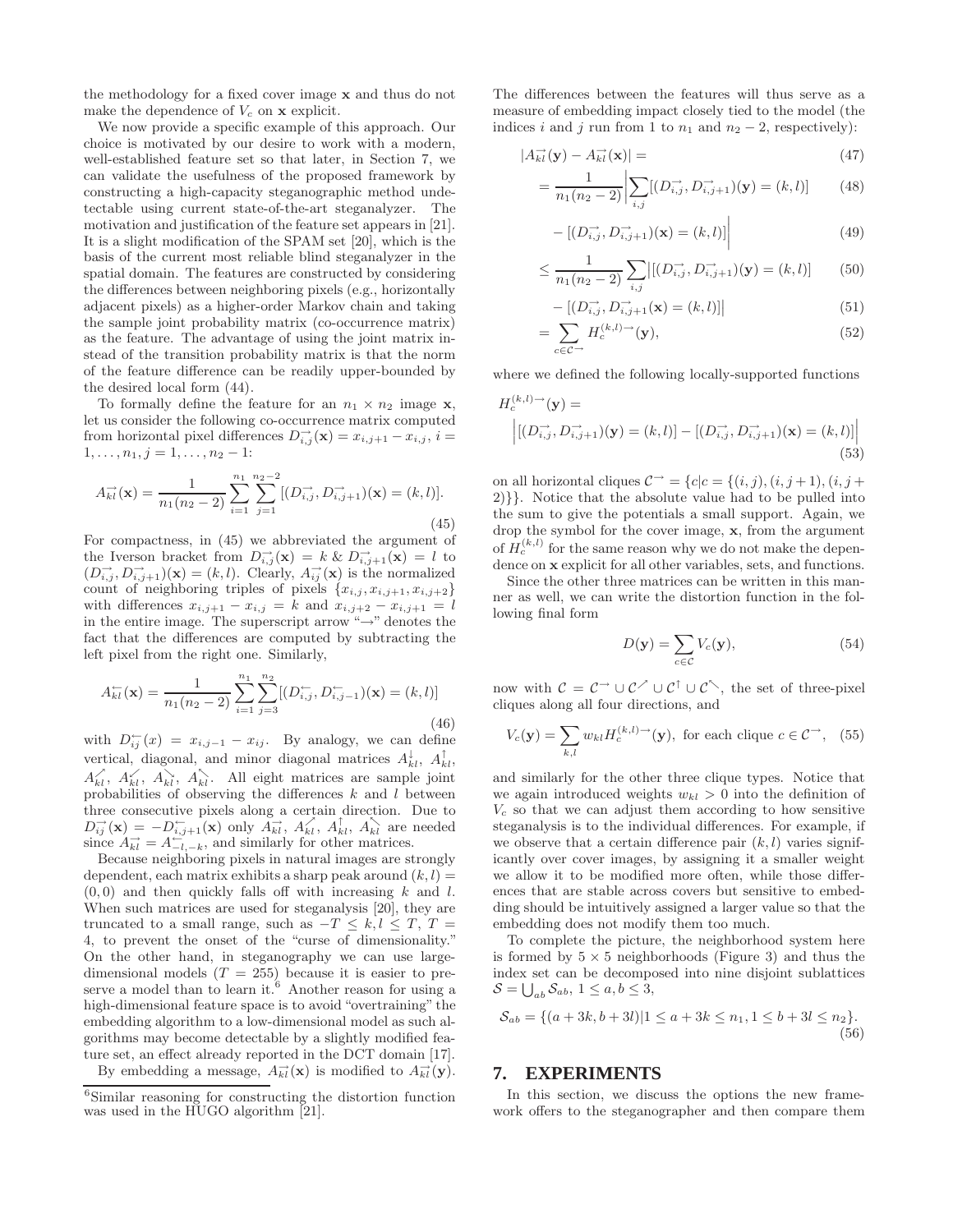

Figure 3: The union of all 12 cliques consisting of three pixels arranged in a straight line in the  $5 \times 5$ square neighborhood.

with selected standard steganographic methods on two image databases. We investigate both the payload-limited sender and the distortion-limited sender.

When the distortion is defined as a norm of the difference of feature vectors used to model cover images,  $D(y) =$  $|| f(\mathbf{x}) - f(\mathbf{y})||$ , the steganography design principles based on model preservation and on minimizing distortion coincide. Because such  $D$  is non-additive, up until now steganographers had to use an additive approximation of D, such as

$$
\hat{D}(\mathbf{y}) = \sum_{i=1}^{n} D(y_i \mathbf{x}_{\sim i}).
$$
\n(57)

Embedding with  $\ddot{D}$  can be simulated and realized as explained in Section 3.1. However, the mismatch in the minimized distortion function leads to a capacity loss. Moreover, the additive approximation can no longer capture interactions among embedding changes.

This paper allows the sender to work directly with D and *simulate* the impact of optimal embedding using methods of Section 4.2. However, the sender cannot embed in practice due to the non-local character of D. One possibility is to use the bounding distortion (44), which has a local character, and apply the embedding algorithms described in Section 5.1 and 5.2. Because we can compute the rate– distortion bound for D and realize the simulator of optimal embedding, we can now assess how much payload (or security) is lost when using both approximations above by evaluating the performance w.r.t. to the bounds and comparing the statistical detectability obtained using blind steganalyzers.

The question of optimizing the local potential functions w.r.t. statistical detectability is an important direction the authors intend to explore in the future. For example, the framework described in this paper allows the sender to formulate the local potentials directly instead of obtaining them as the bounding distortion. The cliques and their potentials may be determined by the local image content or by learning the cover source, for example, using the method of fields of experts [23].

In the rest of this section, we experimentally compare steganography implemented via the bounding distortion and the additive approximation (57) with other standard steganographic methods. We do so for the payload-limited sender in Section 7.1 as well as the distortion-limited sender (Section 7.2). Following the separation principle, we study the security of all embedding algorithms by comparing their performance when simulated at their corresponding rate– distortion bounds.

We start with  $D(\mathbf{y}) = ||f(\mathbf{x}) - f(\mathbf{y})||$  defined as the weighted

norm in the feature space formed by joint probability matrices  $A_{klm}^{\rightarrow}(\mathbf{x})$  computed in four spatial directions similarly as described in (45). The difference vector was computed from *four* consecutive pixels  $(D_{ij}^{\rightarrow}, D_{ij+1}^{\rightarrow}, D_{ij+2}^{\rightarrow}) = (k, l, m)$ rather than three. All matrices were used at their full size  $(T = 255)$  leading to model dimensionality of  $d = 4 \times 511^3 \approx$  $5 \cdot 10^8$ . The weights w entering the norm, were

$$
w_{klm} = (\sigma + ||(D_{ij}^{\rightarrow}, D_{ij+1}^{\rightarrow}, D_{ij+2}^{\rightarrow})||_2)^{-\theta}, \qquad (58)
$$

with  $\sigma = 1$  and  $\theta = 1$  (||x||<sub>2</sub> denotes the  $L_2$  norm). The weights encourage the embedding algorithm to modify those parts of the cover that are difficult to model accurately, forcing thus the steganalyst to use a more accurate model. Here, the advantage goes to the steganographer because, as already mentioned above, preserving a high-dimensional feature vector is more feasible than accurately modeling it [21].

Because the neighborhood in this case contains  $7\times7$  pixels, the image was divided into 16 square sublattices on which embedding was simulated independently as described in Section 3.1. The payload-limited sender was simulated using the Gibbs sampler (Algorithm 2) constrained to two sweeps.

We implemented this framework with three different ranges of stego pixels: binary flipping patterns,  $\mathcal{I}_i = \{x_i, y_i\}$ , where  $y_i$  was selected randomly and uniformly from  $\{x_i-1, x_i+1\}$ and then fixed for all experiments with cover x, ternary patterns,  $\mathcal{I}_i = \{x_i - 1, x_i, x_i + 1\}$ , and pentary patterns,  $\mathcal{I}_i = \{x_i - 2, \ldots, x_i + 2\}$ . For all three cases, we simulated the method based on the bounding distortion (44) and the additive approximation (57) on the  $d = 4 \times 511^2$ -dimensional feature space of joint probability matrices  $A_{klm}^{\rightarrow}(\mathbf{x})$ .

For comparison, we contrasted the performance against two standard embedding methods: binary ±1 embedding constrained to the same sets  $\mathcal{I}_i$  as the Gibbs sampler and ternary  $\pm 1$  embedding with  $\mathcal{I}_i = \{x_i - 1, x_i, x_i + 1\}$ . Both schemes are special cases of our framework with  $D(y) =$  $\sum_i [x_i \neq y_i]$ . We repeat that all schemes were simulated on their corresponding bounds.

All algorithms were tested on two image sources with different noise characteristics: the BOWS2 database [1] containing approximately 10800 grayscale images with a fixed size of  $512 \times 512$  pixels coming from rescaled and cropped natural images of various sizes, and the NRCS database<sup>7</sup> with 3322 color scans of analogue photographs mostly of size  $2100 \times 1500$  pixels converted to grayscale. For algorithms based on the Gibbs construction, simulating the optimal noise in C++ took less than 5 seconds for BOWS2 images and 60 seconds for the larger images from the NRCS database (for both the payload and distortion-limited sender).

Steganalysis was carried out using the second-order SPAM feature set with  $T = 3$  [20]. Each image database was evenly divided into a training and a testing set of cover and stego images, respectively. For each database, a separate softmargin support vector machine was trained using the Gaussian kernel. The kernel width and the penalty parameter were determined using five-fold cross validation on the grid  $(C, \gamma) \in \left\{ (10^k, 2^{j-L}) | k \in \{-3, \ldots, 4\}, j \in \{-3, \ldots, +3\} \right\},$ where  $L$  is the binary logarithm of the number of features used for steganalysis.

The steganalysis results are reported using a measure frequently used in steganalysis – the minimum average classification error  $P_{\rm E} = \min(P_{\rm FA} + P_{\rm MD})/2$ , where  $P_{\rm FA}$  and

<sup>7</sup> http://photogallery.nrcs.usda.gov/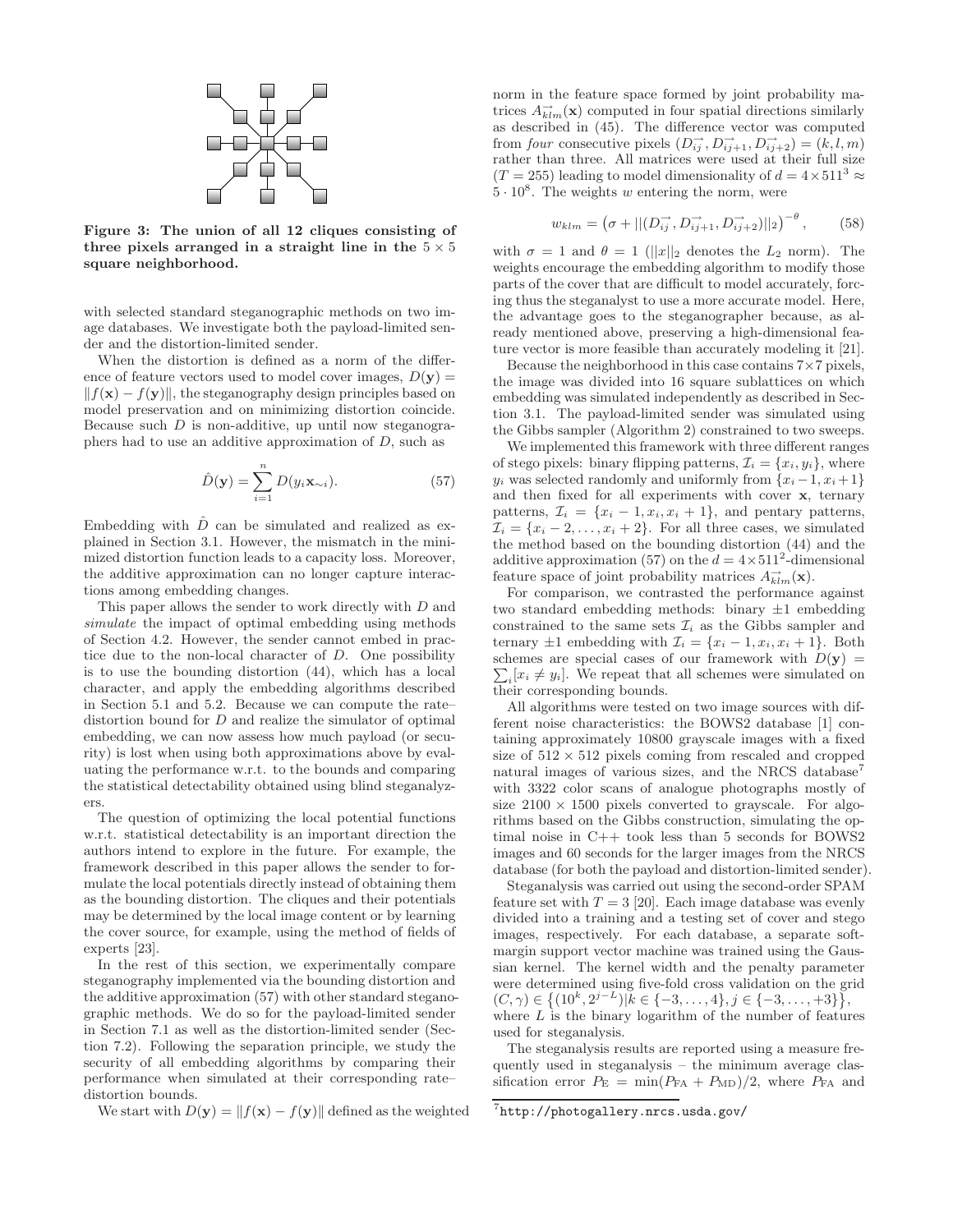

Figure 4: Comparison of  $\pm 1$  embedding with optimal binary and ternary coding with embedding algorithms proposed in Section 7 for both payload-limited and distortion-limited sender. Error bars depict the minimum and maximum  $P_{\rm E}$  over five runs (BOWS2) or ten runs (NRCS) of SVM classifiers with different division of images into training and testing set. Error bars for other experiments were similar and are not displayed.

 $P_{MD}$  are the false-alarm and missed-detection probabilities. A randomly guessing detector has  $P_{\rm E} = 0.5$ .

# **7.1 Payload-limited sender**

Figure 4 displays the comparison of all tested embedding methods. For the BOWS2 database, the methods based on the additive approximation and the bounding distortion are completely undetectable for payloads smaller than 0.15 bpp (bits per pixel), which suggests that the embedding changes are made in pixels not covered by the SPAM features. This number increases to at least 0.45 bpp for the NRCS database which is expected because its images are more noisy. For such payloads, the detector makes random guesses and, thus, due to the large number of testing samples, its error becomes exactly  $P_{\rm E} = 0.5$ . With the relative payload  $\alpha$  approaching 1, binary embedding schemes degenerate to binary  $\pm 1$ embedding and thus become equally detectable. The same holds for ternary schemes. Both schemes allow communicating more than ten times larger payloads with  $P_{\rm E} = 40\%$ , when compared to ternary  $\pm 1$  embedding (on the BOWS2 database), and roughly four times larger payloads for the NRCS database. The results also suggest that secure payload can be further increased by allowing embedding changes of larger amplitude (up to  $\pm 2$ ). Of course, this benefit is closely tied to the design of D because larger changes are easily detectable when not made adaptively [30].

The advantage of using the Gibbs sampler for embedding is more apparent for larger payloads, when the embedding changes start to interact (the BOWS2 database only). We believe this is due to strong inter-pixel dependencies caused by resizing the original image.

## **7.2 Distortion-limited sender**

In this paper, we worked out the proposed methodology for both the payload-limited sender and the distortionlimited sender. The former embeds a fixed payload in every image with minimal distortion, while the latter embeds the maximal payload for a given distortion in every image.<sup>8</sup> The distortion-limited sender better corresponds to our intuition that, for a fixed statistical detectability, more textured or noisy images can carry a larger secure payload than smoother or simpler images. The fact that the size of the hidden message is driven by the cover image essentially represents a more realistic case of the batch steganography paradigm [14].

Since the payload is now determined by image content, it varies over the database. In this setup, we trained the steganalyzer on stego images embedded with a fixed distortion constraint  $D_{\epsilon}$ . To be able to display the results in Figure 4, we reparametrized  $P_{\rm E}$  to be a function of the relative payload  $\alpha$ , which we obtain for each  $D_{\epsilon}$  by averaging  $\alpha$  over all images from the database. The solid lines represent the results obtained from the Gibbs sampler (Algorithm 3 with three sweeps) with  $D(y)$  defined as the bounding distortion. As long as the distortion adequately measures statistical detectability, the distortion-limited sender should be more secure than the payload-limited sender. Figure 4 confirms this up to a certain payload where the performance is swapped. This means that either our distortion function is suboptimal or the steganalyzer does not properly measure statistical detectability.

<sup>8</sup>For schemes with uniform embedding cost, these two cases coincide.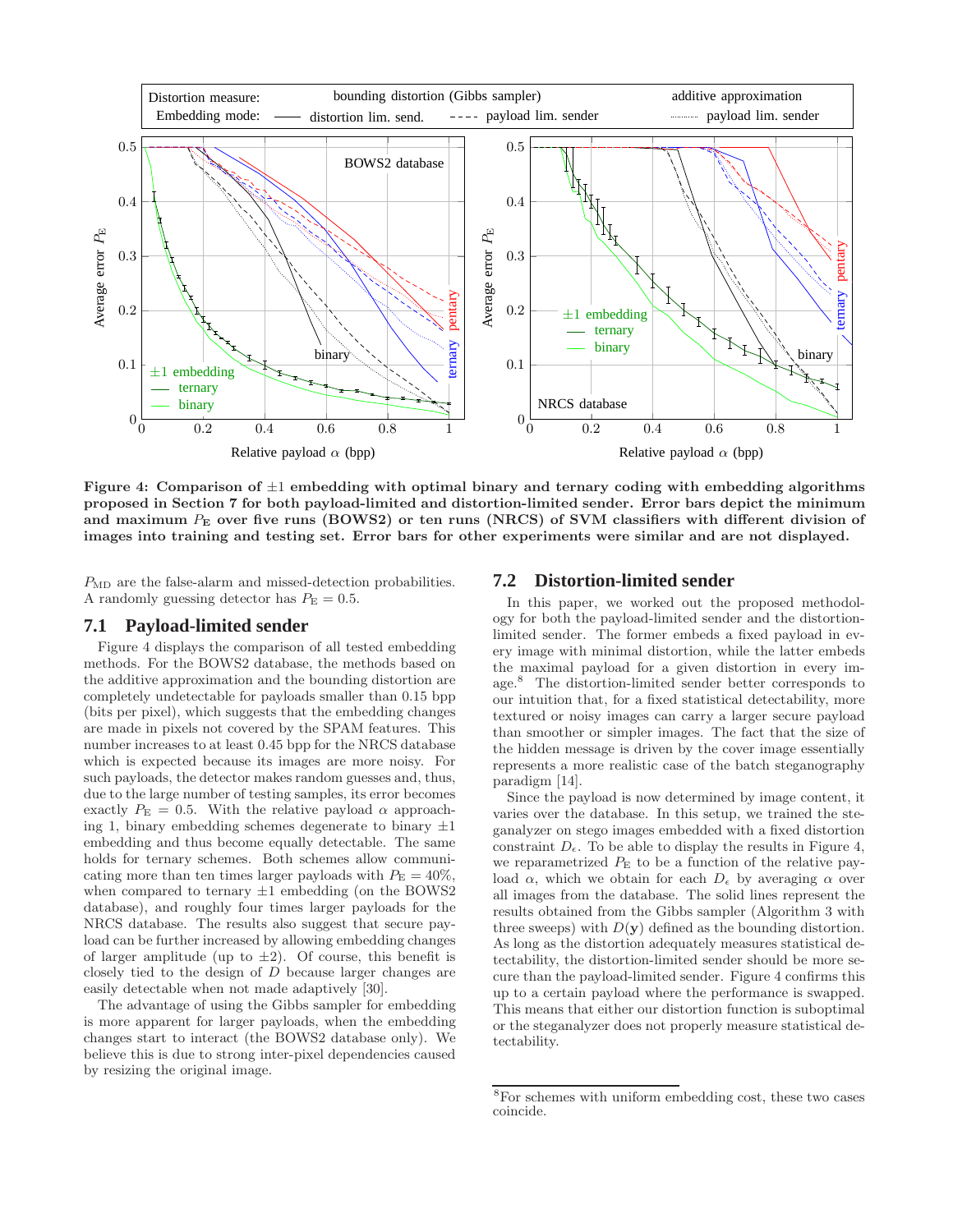Because the images in both databases are all of the same size, a fixed value of  $D_{\epsilon}$  was used for all images. When dealing with images of varying size, we should set  $D_{\epsilon}$  =  $d_{\epsilon}\sqrt{n}$ , at least for stegosystems falling under the square root law [8, 15].

As a final remark, we would like to point out that even though the improvement brought by the Gibbs construction over the additive approximation is not very large (and negligible for the NRCS database) it will likely increase in the future as practical steganalysis manages to better exploit inter-pixel dependencies. This is because mutually independent embedding cannot properly preserve dependencies or model interactions among embedding changes. For example, steganography in digital-camera color images will likely benefit from the Gibbs construction due to strong dependencies among color planes caused by color interpolation and other in-camera processing.

# **8. CONCLUSION**

Recent developments in steganography for real digital media suggest that substantial increase in secure payload can no longer be achieved by improving embedding efficiency of systems that minimize additive embedding distortion, such as the number of embedding changes. As this approach has essentially reached its limits, further increase in secure payload can only be achieved by adaptive embedding algorithms modifying the cover object by larger than minimal amplitudes while minimizing a suitably-defined non-additive distortion function capable of capturing the interaction among embedding changes and preserving inter-pixel dependencies. Non-additive distortion also arises when the sender embeds to approximately preserve the cover feature vector. The proposed work allows the steganographer to preserve a highdimensional model, providing thus an important advantage over the steganalyst who is facing the much harder task of having to learn a high-dimensional cover source model using statistical learning tools.

In this paper, we have introduced a complete methodology for constructing steganographic methods that minimize an arbitrarily defined distortion measure  $D$ . In doing so, we gave the steganographer substantial freedom in defining D to properly capture statistical detectability. The proposed framework is called the Gibbs construction and it connects steganography with statistical physics, which contributed with many practical algorithms. These algorithms, mainly based on the Gibbs sampler, allowed us to address important problems, such as deriving the rate–distortion bounds, simulating the optimal stego noise, and realizing near-optimal embedding schemes. The losses obtained from individual design steps can be evaluated separately (the so-called "separation principle").

When  $D$  is defined as a sum of local potentials, practical near-optimal embedding methods can be implemented with syndrome-trellis codes [6, 7] by following the Gibbs sampler. When  $D$  is not in this form, practical (suboptimal) methods can be realized by approximating  $D$  either with an additive distortion measure or with local potentials. The problem of finding the best  $D$  (or its best local approximation) is left as part of our future effort due to its inherent complexity.

Finally, note that the distortion measure is only used by the sender and thus does not need to be shared. The only information needed by the receiver to decode the message is its size, which can be communicated separately in the same cover image. This opens up the intriguing possibility to develop embedding schemes able to learn the proper distortion function while observing the impact of embedding on the cover source.

The source code and the results from all experiments are available at http://dde.binghamton.edu/download/gibbs.

# **9. ACKNOWLEDGMENTS**

The work on this paper was supported by Air Force Office of Scientific Research under the research grant number FA9550-08-1-0084. The U.S. Government is authorized to reproduce and distribute reprints for Governmental purposes notwithstanding any copyright notation there on. The views and conclusions contained herein are those of the authors and should not be interpreted as necessarily representing the official policies, either expressed or implied, of AFOSR or the U.S. Government. Special thanks belong to Tomáš Pevný, Radford M. Neal, and Avinash Varna for useful discussions.

# **10. REFERENCES**

- [1] P. Bas and T. Furon. BOWS-2. http://bows2.gipsa-lab.inpg.fr, July 2007.
- [2] G. Cancelli and M. Barni. MPSteg-color: A new steganographic technique for color images. In *Information Hiding, 9th International Workshop*, volume 4567 of *Lect. Notes in Computer Sc.*, pages 1–15, Saint Malo, France, June 11–13, 2007.
- [3] C. Chen and Y. Q. Shi. JPEG image steganalysis utilizing both intrablock and interblock correlations. In *Circuits and Systems, 2008. ISCAS 2008. IEEE Intern. Symposium on*, pages 3029–3032, May 2008.
- [4] M. K. Cowles and B. P. Carlin. Markov chain Monte Carlo convergence diagnostics: A comparative review. *Journal of the American Statistical Association*, 91(434):883–904, June 1996.
- [5] T. Filler and J. Fridrich. Gibbs construction in steganography. *IEEE Trans. on Information Forensics and Security*, 2010. Submitted.
- [6] T. Filler, J. Judas, and J. Fridrich. Minimizing additive distortion in steganography using syndrome-trellis codes. *IEEE Trans. on Information Forensics and Security*, 2010. Under preparation.
- [7] T. Filler, J. Judas, and J. Fridrich. Minimizing embedding impact in steganography using trellis-coded quantization. In *Proceedings SPIE, Electronic Imaging, Security and Forensics of Multimedia XII*, volume 7541, pages 05–01–05–14, San Jose, CA, January 17–21, 2010.
- [8] T. Filler, A. D. Ker, and J. Fridrich. The Square Root Law of steganographic capacity for Markov covers. In *Proceedings SPIE, Electronic Imaging, Security and Forensics of Multimedia XI*, volume 7254, pages 08 1–08 11, San Jose, CA, January 18–21, 2009.
- [9] J. Fridrich, M. Goljan, D. Soukal, and P. Lisoněk. Writing on wet paper. In *Proceedings SPIE, Electronic Imaging, Security, Steganography, and Watermarking of Multimedia Contents VII*, volume 5681, pages 328–340, San Jose, CA, January 16–20, 2005.
- [10] J. Fridrich, T. Pevný, and J. Kodovský. Statistically undetectable JPEG steganography: Dead ends,